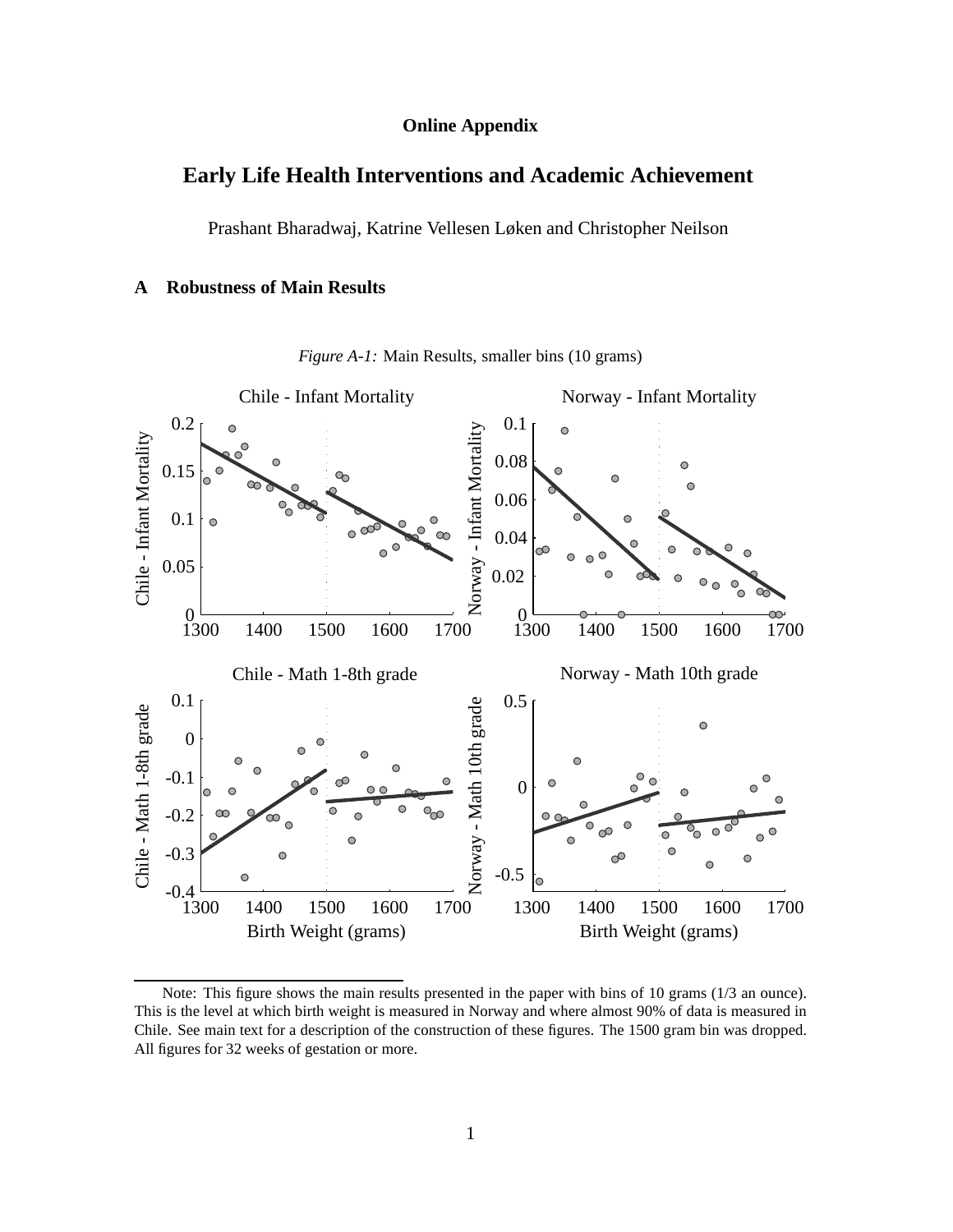



Note: This figure shows the main results presented in the paper with a larger window width of 200 grams on either side of the cutoff. See main text for a description of the construction of these figures. The 1500 gram bin was dropped. All figures for 32 weeks of gestation or more.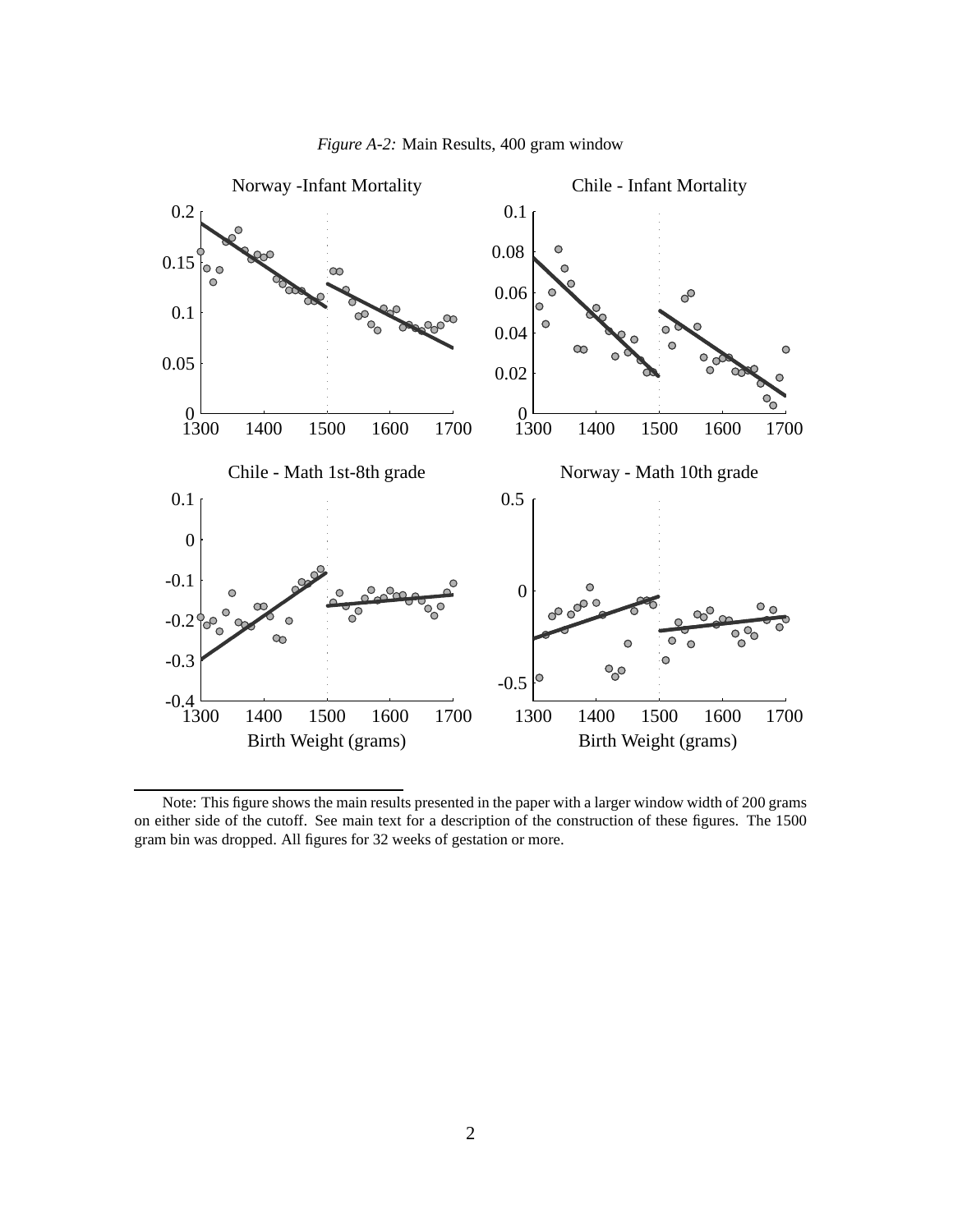

*Figure A-3:* Main Results, 30 gram bins at 30 gram intervals only

Note: This figure shows the main results presented in the paper with dots that represent averages of 30 gram bins (approximately 1 ounce) centered at 30 gram intervals. The window width is 200 grams on either side of the cutoff. The dark lines are a linear fit using triangular weights on either side using the micro data. The 1500 gram bin was dropped. All figures for 32 weeks of gestation or more.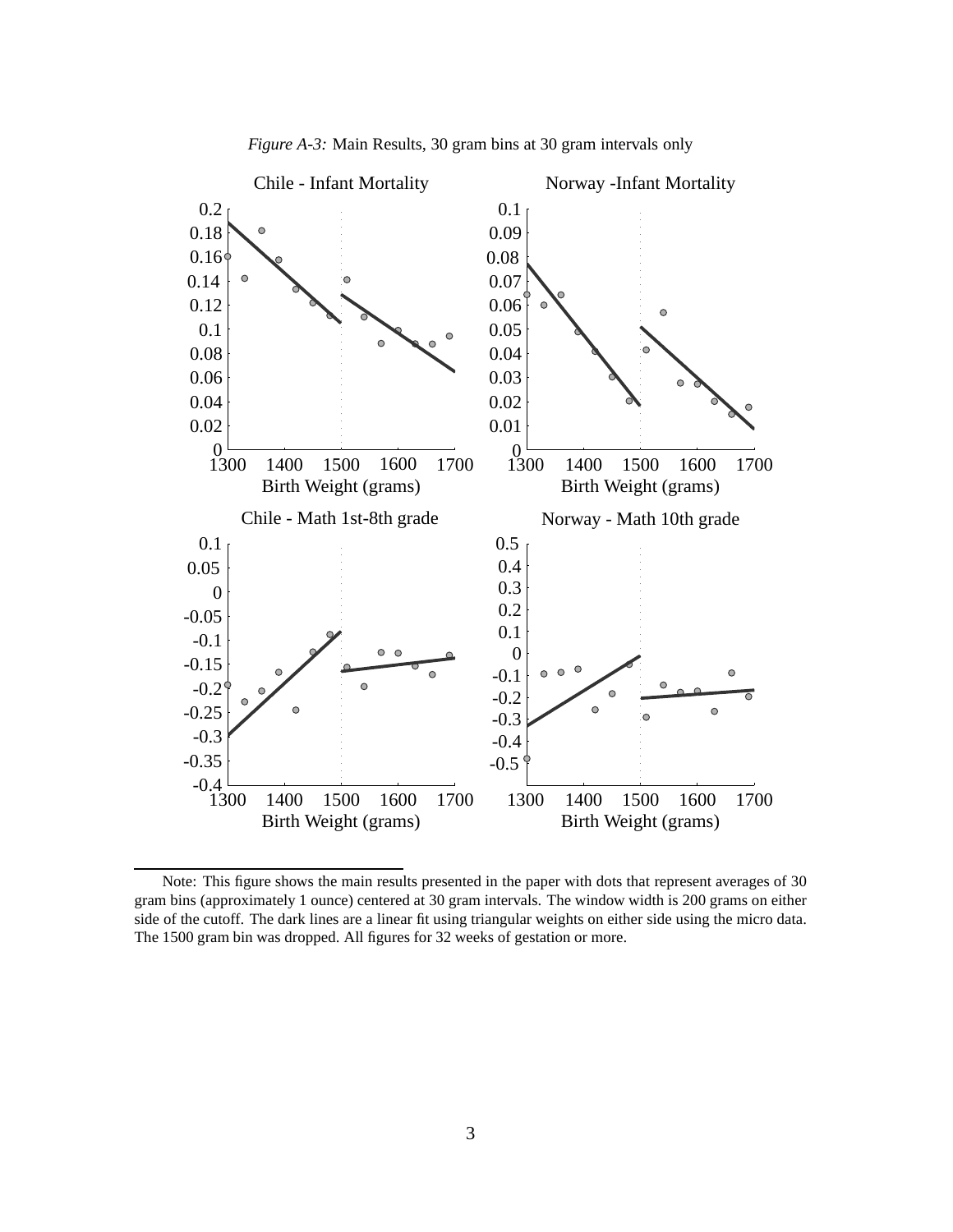



Note: This figure shows the results for neonatal mortality (28 days). See main text for a description of the construction of these figures.



*Figure A-5:* GPA and Language Grades, 1-8th grade

Note: This figure shows the results for alternative academic outcomes. GPA is the average grade point average reported by the schools in levels, averaged over first through eighth grade. Language grades are standardized at the classroom level and averaged over first through eighth grade. See main text for a description of the construction of these figures.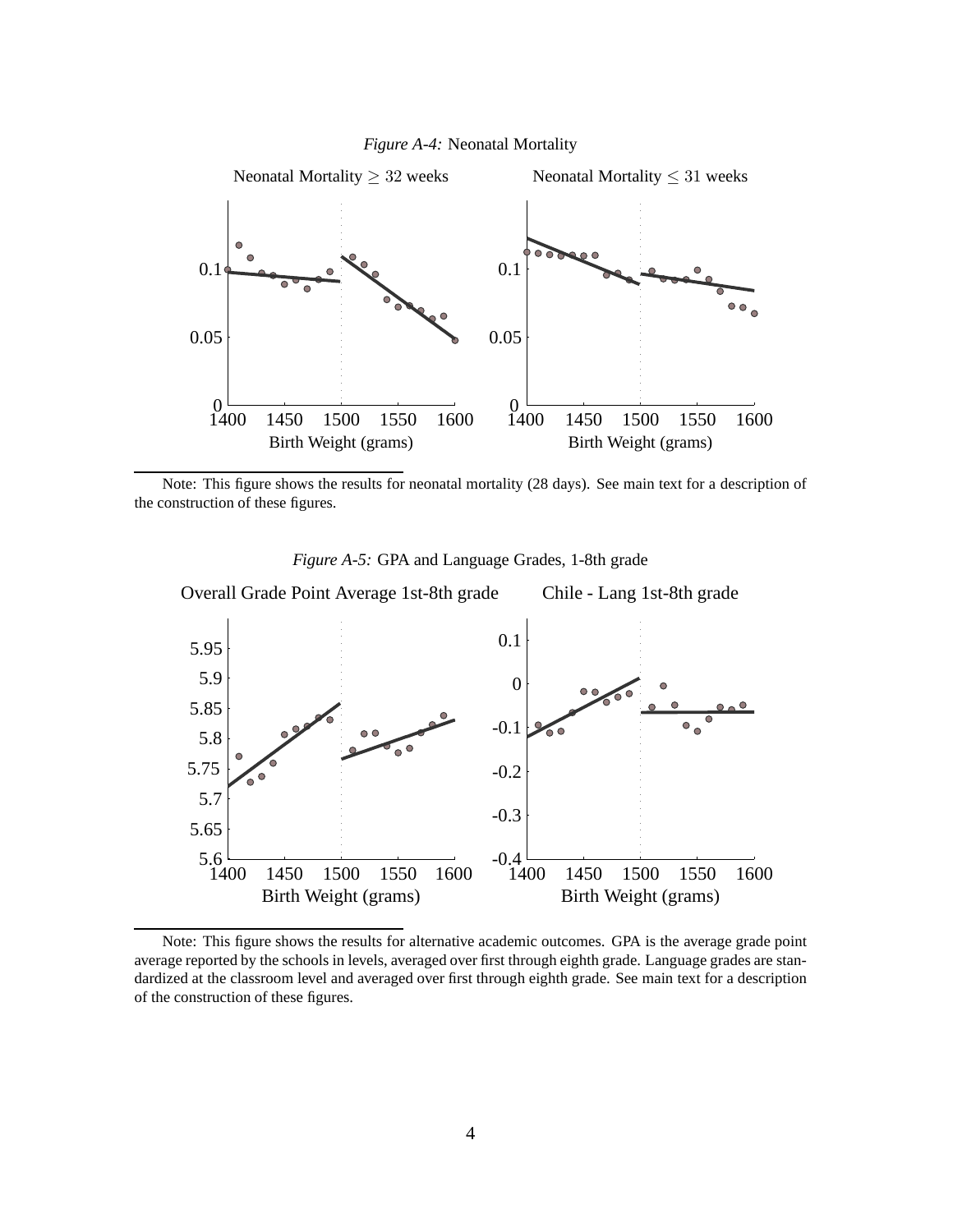



Note: This figure shows the results for SIMCE tests scores. See main text for a description of the construction of these figures.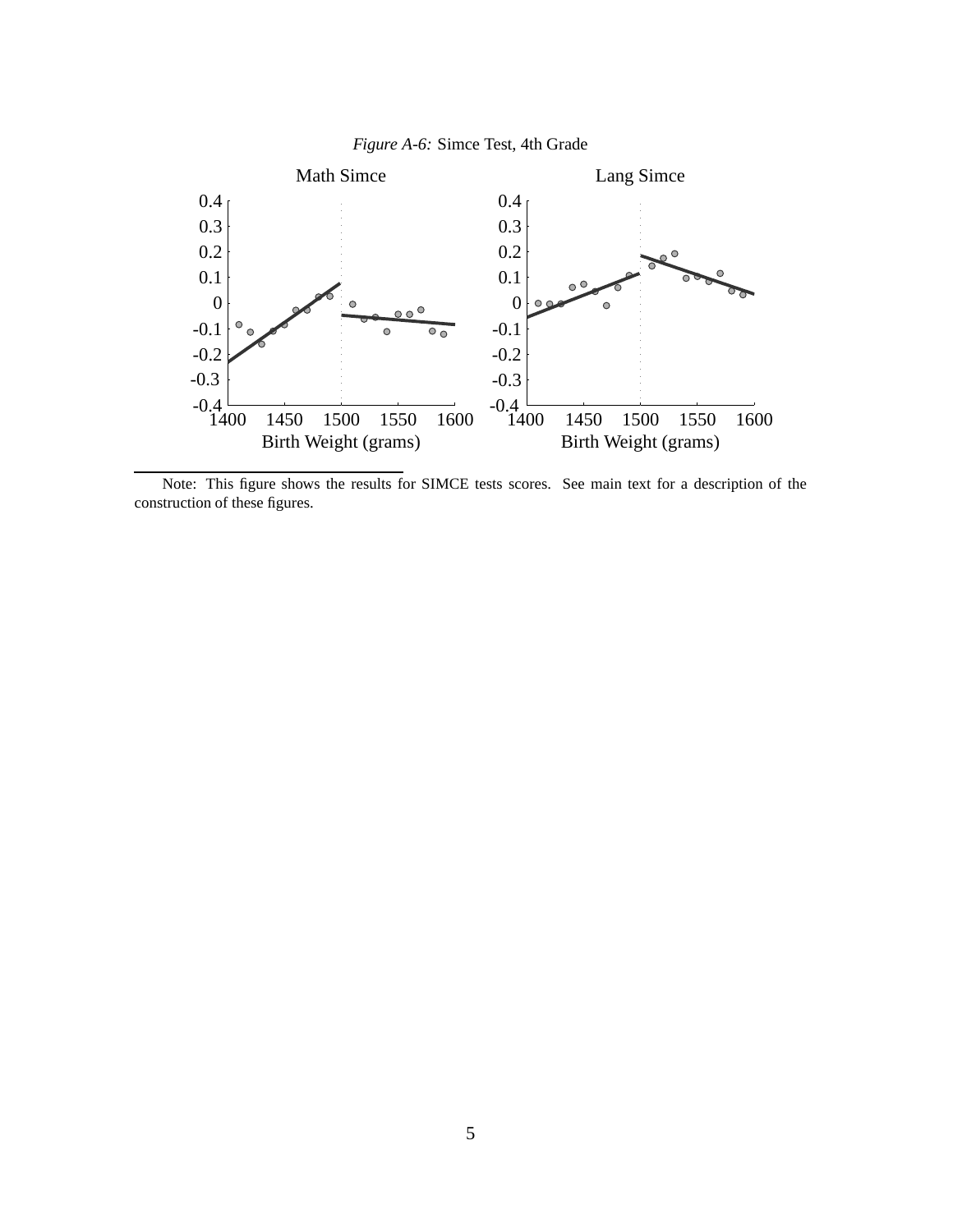

*Figure A-7:* School Characteristics in 4th Grade

Note: This figure shows the evolution of several covariates of children born around the cutoff of 1500g. Bins are 30 gram wide plotted at every 10 gram interval. The solid black line is a linear trend fitted to the data in above and below the cutoff.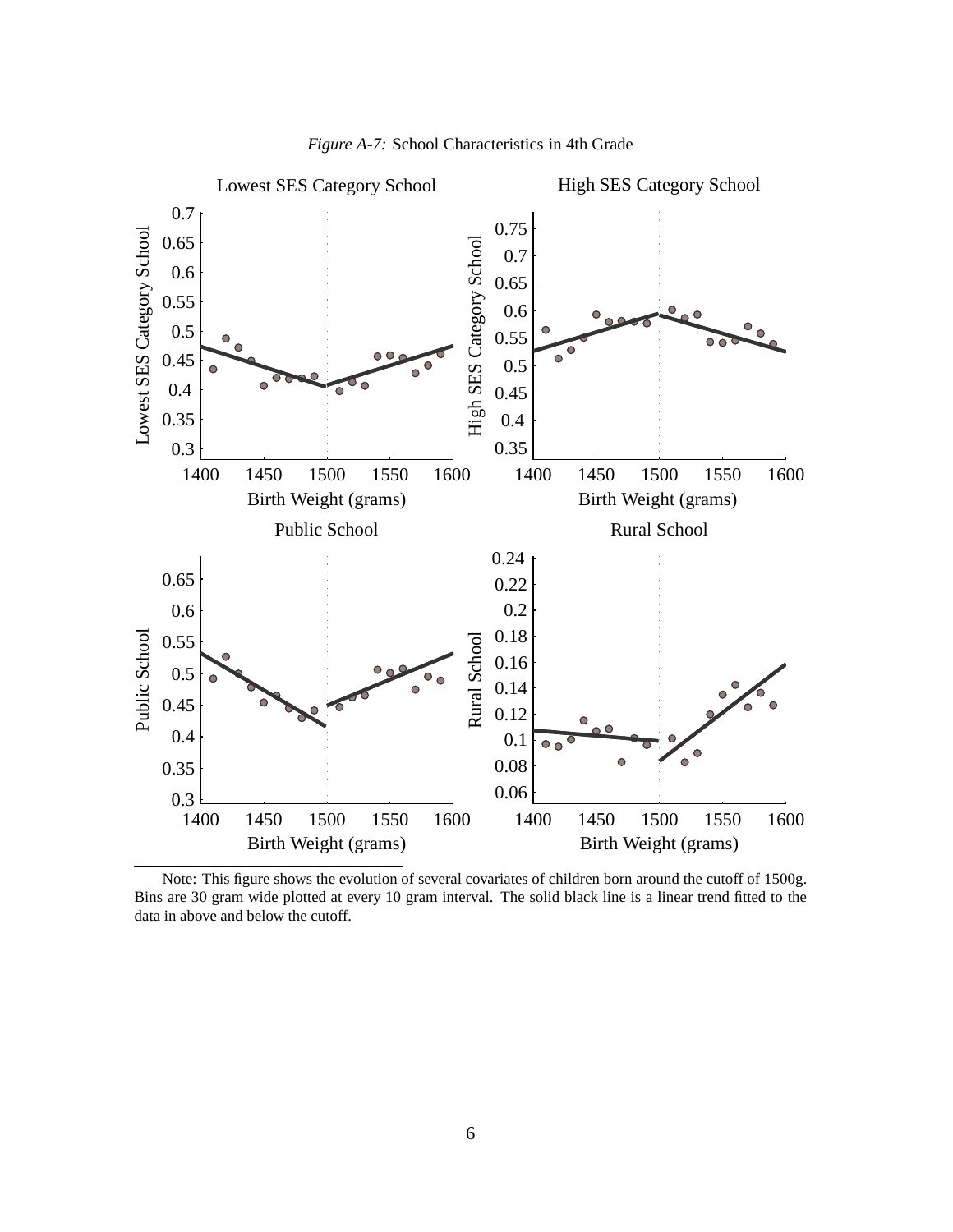



Note: This figure shows the evolution of several covariates of children born around the cutoff of 1500g. Bins are 30 gram wide plotted at every 10 gram interval. The solid black line is a linear trend fitted to the data in above and below the cutoff.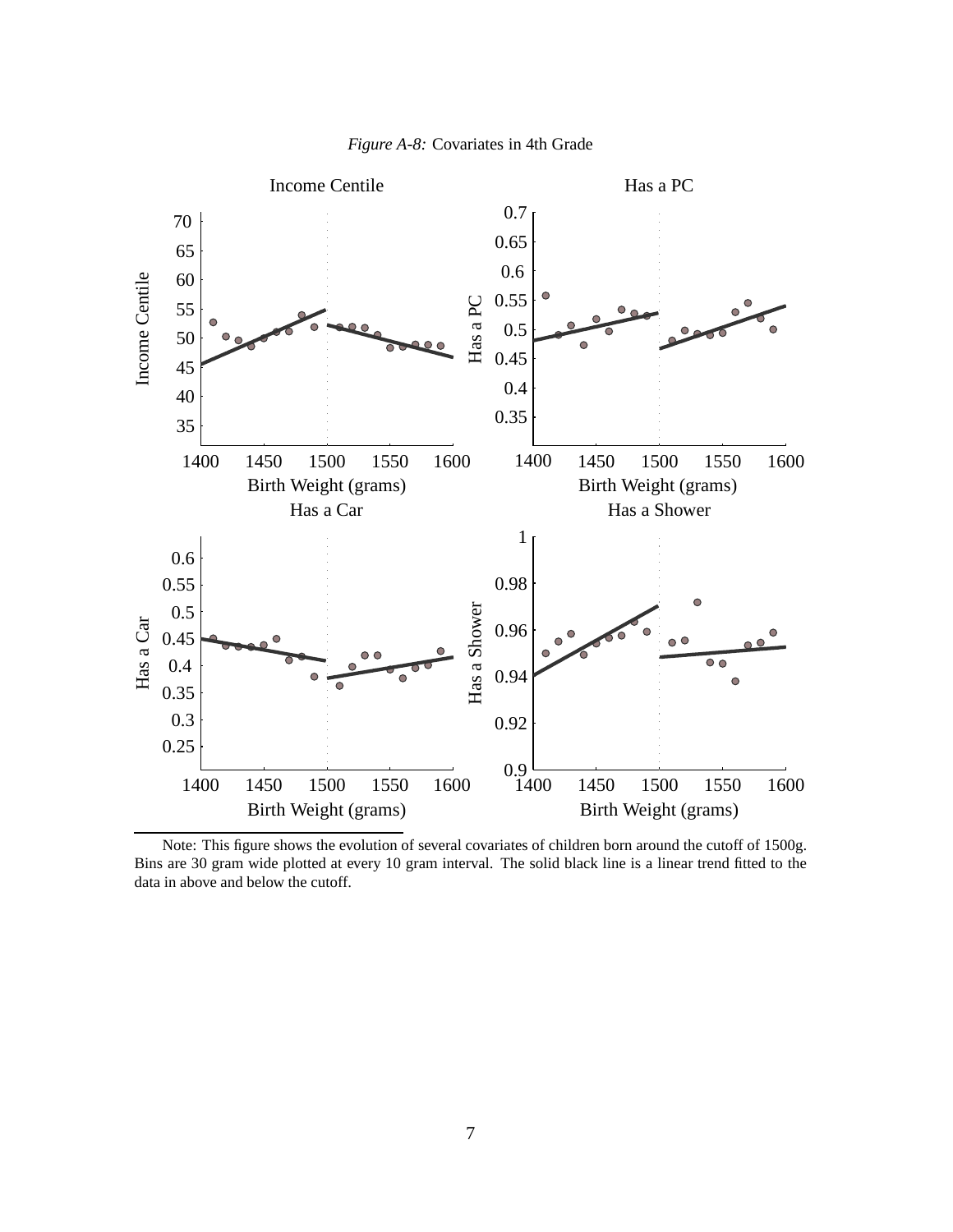### *Figure A-9:* Histogram of Hospital Days



Note: This figure shows the histogram of hospital stay lengths that begin during the first month of life for births of weight between 1400 grams and 1600 grams. The dotted vertical lines indicate the 90th, 95th and 99th percentile.



Note: This figure shows the average merge rate across the cutoff.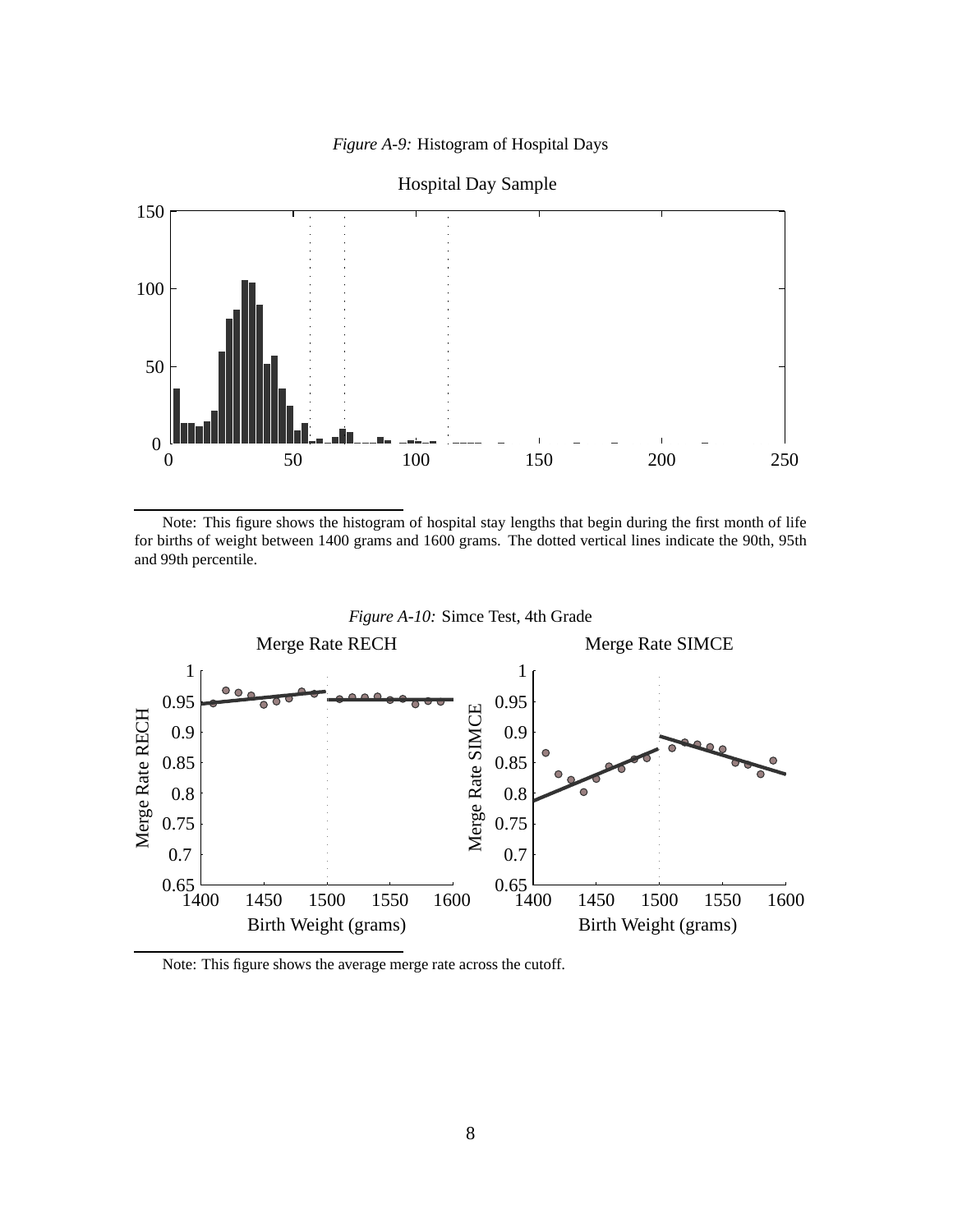



Birth Weight Distribution

Note: This figure shows the histogram of birth weight for Chile, for the relevant window of analysis. It includes all births between 1992 and 2007. In the entire distribution, 93% of all births have recorded birth weight ending in a 0. Approximately 20% have birth weight recorded as ending in 00 and 12% ending in 50.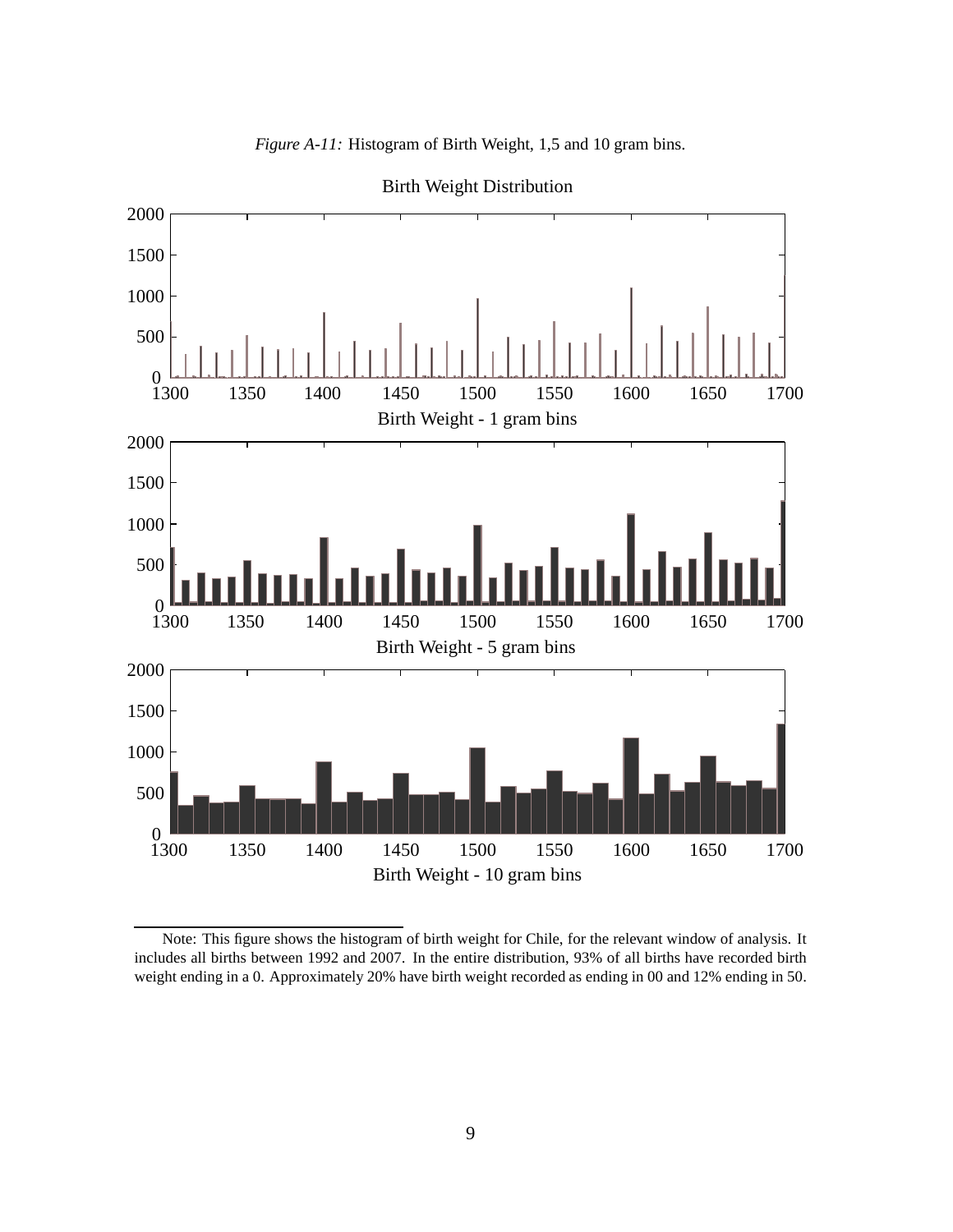

Note: This figure shows average mother education by small bins of 10 grams. 1400,1500 and 1600 show a noticeably worse education for mothers suggesting non random heaping. These bins are omitted or controlled for in the analysis throughout the paper.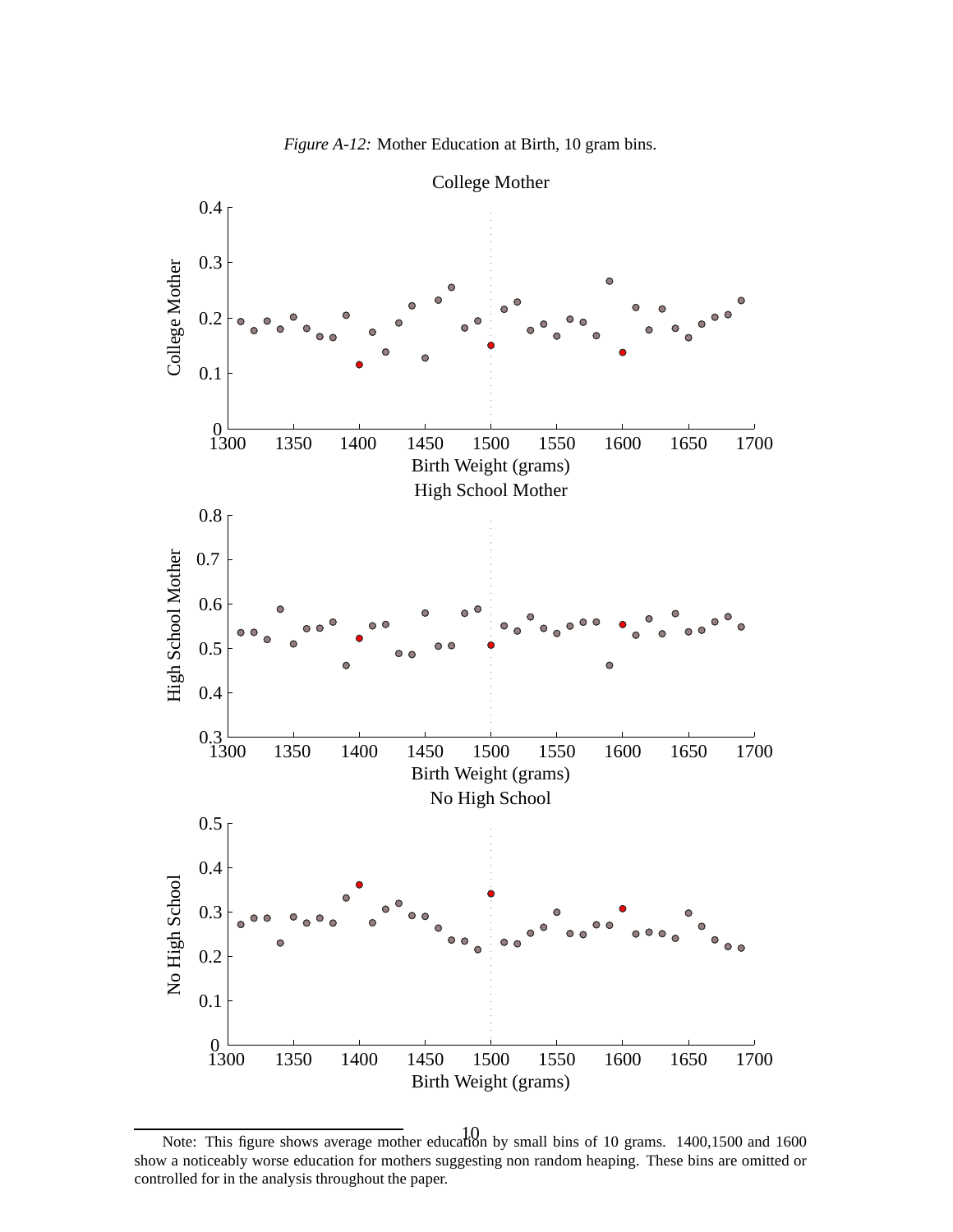|                                                |                      | Alternative test measures from Chile |                               |
|------------------------------------------------|----------------------|--------------------------------------|-------------------------------|
| Birth cohorts 1992-2002                        | All gestational ages | Gestational age<br>$>=$ 32 weeks     | Gestational age<br>< 32 weeks |
| Classroom language scores                      |                      |                                      |                               |
| Birth Weight<1500                              | 0.0412<br>(0.0420)   | $0.113*$<br>(0.0583)                 | $-0.0544$<br>(0.0660)         |
| Observations                                   | 4,958                | 2,837                                | 2,121                         |
| Classroom math scores Grades 1-4               |                      |                                      |                               |
| Birth Weight<1500                              | 0.0563<br>(0.0605)   | $0.169**$<br>(0.0667)                | $-0.0935$<br>(0.0790)         |
| Observations                                   | 4,740                | 2,719                                | 2,021                         |
| Classroom language scores Grades 1-4           |                      |                                      |                               |
| Birth Weight<1500                              | 0.0157<br>(0.0505)   | $0.120*$<br>(0.0683)                 | $-0.123*$<br>(0.0733)         |
| Observations                                   | 4,675                | 2,680                                | 1,995                         |
| Classroom math grades, standardized nationally |                      |                                      |                               |
| Birth Weight<1500                              | 0.0530               | $0.177***$                           | $-0.0917$                     |
| Observations                                   | (0.0412)<br>5,117    | (0.0555)<br>2,935                    | (0.0601)<br>2,182             |
|                                                |                      |                                      |                               |

### **Online Appendix A Table 1 - Alternative measures of school performance around 1500 grams by gestational Age**

\* significant at 10%; \*\* significant at 5%; \*\*\* significant at 1%

Note: Window of 100 grams on either side of 1500 grams used for Chile. Regression controls for mother's age, education and marital status, year of birth and region of birth fixed effects, type of birth service and 100 gram heap fixed effect. Linear slopes on either side of 1500 grams are included and regression is weighted using triangular weights. Standard errors are clustered at the gram level. For details on the construction and availability of the dependent variable, please see Section 4 and Section 5 of the paper.

| Birth weight range 1450-1550<br>Untreated<br>$> = 1500$             | i. Observations<br>ii. Proportion non missing<br>iii. Mean score | Chile<br>1476<br>0.846<br>$-0.189$ | Norway<br>169<br>0.952<br>$-0.12$ |
|---------------------------------------------------------------------|------------------------------------------------------------------|------------------------------------|-----------------------------------|
| Treated<br>$<$ 1500                                                 | iv. Observations<br>v. Proportion nonmissing<br>vi. Mean score   | 859<br>0.858<br>$-0.097$           | 231<br>0.93<br>0.084              |
| $p = [ (v - ii)/v]$<br>p'th quantile score in treatment group score |                                                                  | 0.013986014<br>$-1.91$             | $-0.023655914$<br>$-1.92$         |
| Trimmed mean $(y>y_p)$                                              |                                                                  | $-0.0744$                          | 0.098                             |
| 1-p 'th quantile<br>Trimmed mean $(y < y (1-p))$                    |                                                                  | 1.53<br>$-0.12$                    | 2.12<br>0.033                     |
| Upper bound estimate<br>Lower Bound estimate                        |                                                                  | 0.1146<br>0.069                    | 0.218<br>0.153                    |
| Estimate from regression                                            |                                                                  | 0.0898399                          | 0.204                             |

### **Online Appendix A Table 2: Bounds for test scores accounting for differential mortality**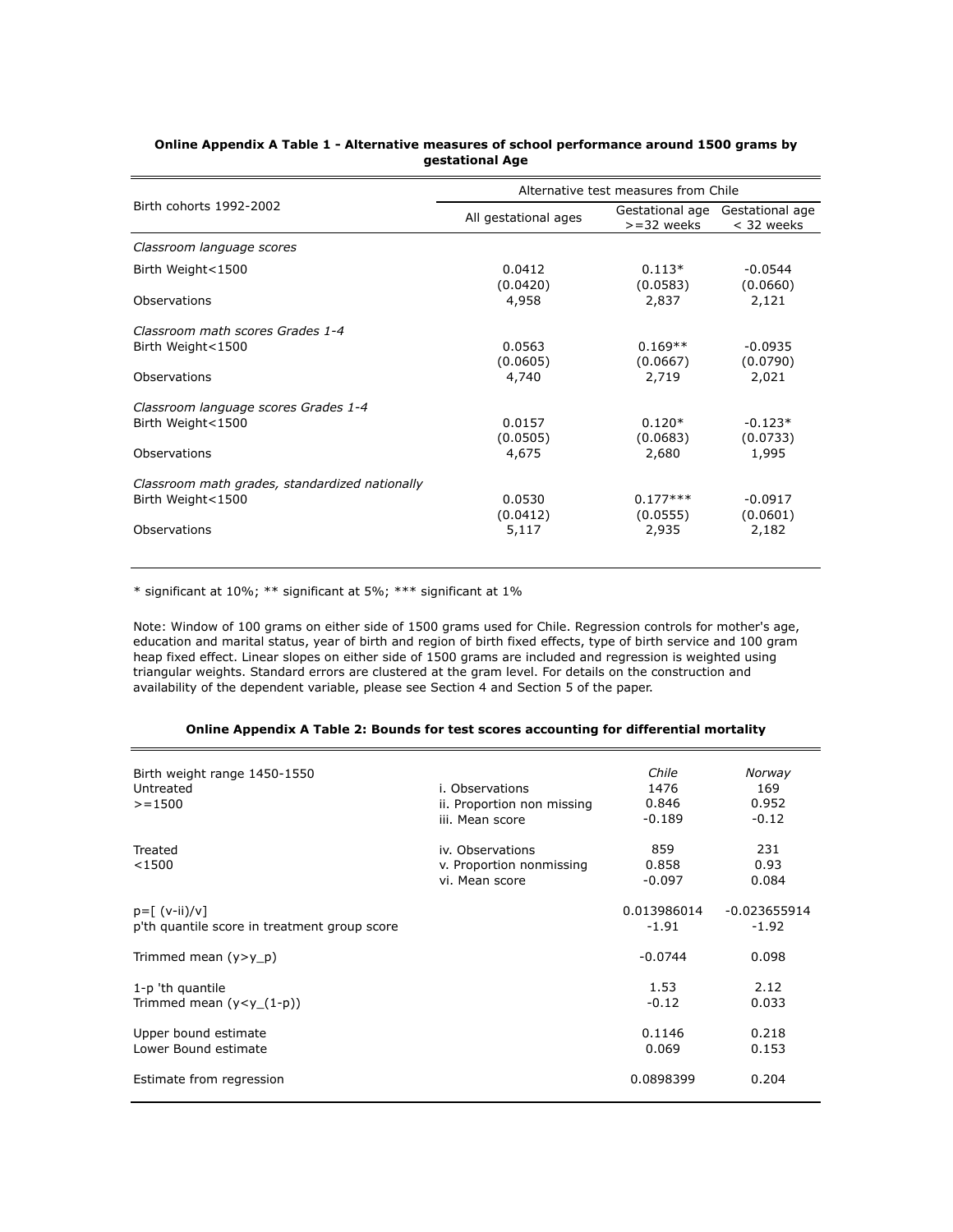#### **Online Appendix A Table 3 - Other covariates examined at 1500 grams**

| Covariates                 | Mother's Age | Mother<br>attended<br>college | Mother<br>attended high<br>school | Mother<br>married | <b>Birth Mother</b><br>Emploved | Non twin birth | APGAR1    | Ln(family<br>income) birth |
|----------------------------|--------------|-------------------------------|-----------------------------------|-------------------|---------------------------------|----------------|-----------|----------------------------|
| Chile                      |              |                               |                                   |                   |                                 |                |           |                            |
| Birth Weight<1500          | $-1.279$     | $-0.00232$                    | 0.0471                            | 0.0159            | $-0.0426$                       | $-0.00366$     | <b>NA</b> | <b>NA</b>                  |
|                            | (0.814)      | (0.0441)                      | (0.0470)                          | (0.0414)          | (0.0477)                        | (0.0337)       |           |                            |
| Mean of dependent variable | 27.88        | 0.163                         | 0.546                             | 0.556             | 0.282                           | 0.793          |           |                            |
| Observations               | 2,877        | 2,877                         | 2,877                             | 2,877             | 2,875                           | 2,877          |           |                            |
| Norway                     |              |                               |                                   |                   |                                 |                |           |                            |
| Birth Weight<1500          | $-0.008$     | $-0.069$                      | 0.002                             | $-0.031$          | $-0.050$                        | 0.033          | $-0.092$  | $-0.046$                   |
|                            | (0.604)      | (0.046)                       | (0.056)                           | (0.040)           | (0.05)                          | (0.033)        | (0.121)   | (0.083)                    |
| Mean of dependent variable | 27.5         | 0.3                           | 0.41                              | 0.55              | 0.7                             | 0.76           | 7.4       | 12.2                       |
| Observations               | 1.594        | 1.594                         | 1.594                             | 1.594             | 1.594                           | 1.594          | 1.565     | 1.563                      |

\* significant at 10%; \*\* significant at 5%; \*\*\* significant at 1%

Notes: 100 gram window on either side of 1500 grams used in Chile and 200 gram window on either side of 1500 grams used in Norway. No covariates are included in regressions, except for 100 gram heap fixed effects. Linear slopes on each side of 1500 grams and triangular weights are used. Standard error clustered at the gram level. Chile data uses cohorts 1992-2002 and Norway data uses cohorts 1986-1993, which are the relevant sample for schooling outcomes. Balance on covariates for other samples (mortality sample for example) are presented in the Online Appendix.

#### **Online Appendix A Table 4 - Discontinuity at 1500 grams Sequentially adding covariates**

| Test scores         |                       | 2                      | 3                        | $\overline{4}$                       | 5                     | 6                                           | 7                             |
|---------------------|-----------------------|------------------------|--------------------------|--------------------------------------|-----------------------|---------------------------------------------|-------------------------------|
| Chile               |                       |                        |                          |                                      |                       |                                             |                               |
| Birth Weight<1500   | $0.145**$<br>(0.0649) | $0.145***$<br>(0.0445) | $0.151***$<br>(0.0458)   | $0.152**$<br>(0.0606)                | $0.152**$<br>(0.0583) | $0.143***$<br>(0.0545)                      | 0.120<br>(0.0904)             |
| Observations        | 2,877                 | 2,877                  | 2,877                    | 2,877                                | 2,877                 | 2,877                                       | 1,227                         |
|                     |                       | 1+ clustering          | 2+ triangular<br>weights | $3+100$ gram<br>heap fixed<br>effect | 4+covariates          | 5+Municipalit<br>y of birth<br>fixed effect | 6+ Hospital<br>service region |
| Norway              |                       |                        |                          |                                      |                       |                                             |                               |
| Birth Weight<1500   | $0.218*$<br>(0.118)   | $0.218*$<br>(0.114)    | $0.227**$<br>(0.104)     | $0.216**$<br>(0.107)                 | $0.228**$<br>(0.087)  | $0.223*$<br>(0.114)                         | $0.220**$<br>(0.101)          |
| Observations        | 1.163                 | 1.163                  | 1.163                    | 1.163                                | 1.163                 | 1.163                                       | 1.156                         |
| Covariates included |                       | 1+ clustering          | 2+ triangular<br>weights | $3+100$ gram<br>heap fixed<br>effect | 4+covariates          | 5+Municipalit<br>y of birth<br>fixed effect | 6+Hospital<br>fixed effectrs  |

Std errors clustered at the gram level for Chile, 10 gram level for Norway

\* significant at 10%; \*\* significant at 5%; \*\*\* significant at 1%

Note: 100 gram window on either side of 1500 grams used in Chile and 200 gram window on either side of 1500 grams used in Norway. Hospital ID is only available starting in 2001 in Chile, hence a proxy for hospital name is the hospital's service region (there are 29 such regions in Chile). However, even hospital service region data is only avaialble after 1997. Covariates in column 5 are: Year and region/county of birth fixed effects, Mother's age, education and marital status, type of birth service and sex.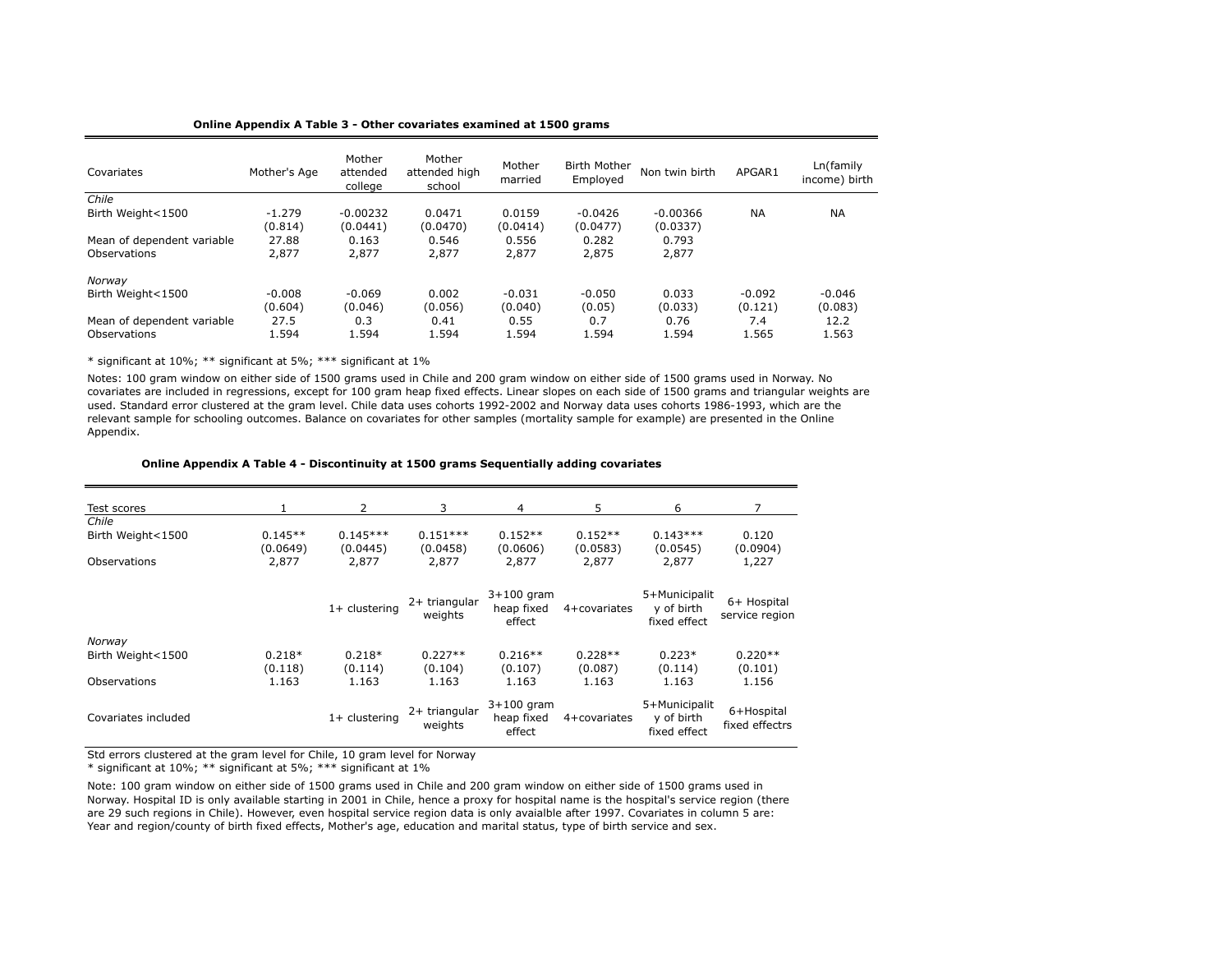|               |                          | Chile         |                          |               |                          | Norway        |                          |
|---------------|--------------------------|---------------|--------------------------|---------------|--------------------------|---------------|--------------------------|
| Cutofff point | Coefficient on<br>cutoff | Cutofff point | Coefficient on<br>cutoff | Cutofff point | Coefficient on<br>cutoff | Cutofff point | Coefficient on<br>cutoff |
| 1100          |                          | 2100          | 0.0210                   | 1100          | 0.052                    | 2100          | $0.074*$                 |
|               |                          |               | (0.0217)                 |               | (0.243)                  |               | (0.042)                  |
| 1200          | 0.215                    | 2200          | $-0.0280$                |               |                          |               |                          |
|               | (0.141)                  |               | (0.0265)                 |               |                          |               |                          |
| 1300          | 0.00418                  | 2300          | 0.0119                   | 1300          | $-0.075$                 | 2300          | 0.042                    |
|               | (0.130)                  |               | (0.0317)                 |               | (0.142)                  |               | (0.038)                  |
| 1400          | 0.106                    | 2400          | $-0.00400$               |               |                          |               |                          |
|               | (0.0809)                 |               | (0.0144)                 |               |                          |               |                          |
| 1500          | $0.152**$                | 2500          | $0.0148*$                | 1500          | $0.228**$                | 2500          | 0.024                    |
|               | (0.0583)                 |               | (0.00848)                |               | (0.087)                  |               | (0.041)                  |
| 1600          | $-0.0107$                | 2600          | 0.0180                   |               |                          |               |                          |
|               | (0.0420)                 |               | (0.0187)                 |               |                          |               |                          |
| 1700          | $-0.0882**$              | 2700          | $-0.0376***$             | 1700          | $-0.028$                 | 2700          | $-0.001$                 |
|               | (0.0402)                 |               | (0.00762)                |               | (0.080)                  |               | (0.028)                  |
| 1800          | 0.0197                   | 2800          | $-0.00740$               |               |                          |               |                          |
|               | (0.0611)                 |               | (0.00930)                |               |                          |               |                          |
| 1900          | $-0.0172$                | 2900          | $-0.00397$               | 1900          | 0.071                    | 2900          | 0.031                    |
|               | (0.0282)                 |               | (0.00511)                |               | (0.058)                  |               | (0.022)                  |
| 2000          | 0.00981                  | 3000          | $-0.0115*$               |               |                          |               |                          |
|               | (0.0236)                 |               | (0.00679)                |               |                          |               |                          |

## **Online Appendix A Table 5 - Examining Cutoffs on Test Scores between 1100-3000 grams**

\* significant at 10%; \*\* significant at 5%; \*\*\* significant at 1%

Note: Window of 100 grams on either side of each cutoff point used for Chile, and a 200 gram window on either side of the cutoff used in Norway. Regression controls for mother's age, education and marital status, year of birth and region of birth fixed effects, type of birth service and 100 gram heap fixed effect. Linear slopes on either side of 1500 grams are included and regression is weighted using triangular weights. Standard errors are clustered at the gram level.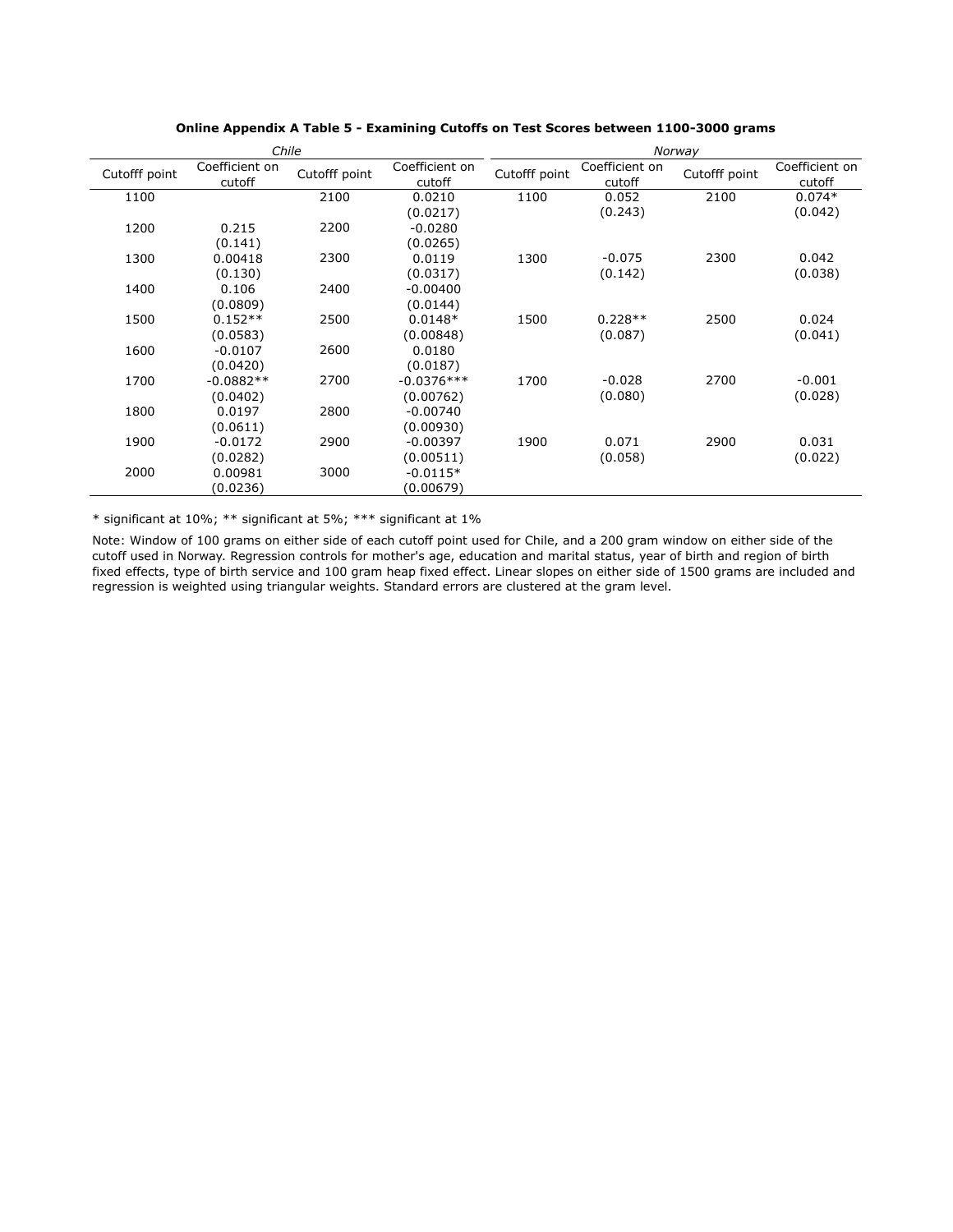| Chile: Average over 8 years of test scores |            |            |            |            |            |            |            |            |            |            |            |
|--------------------------------------------|------------|------------|------------|------------|------------|------------|------------|------------|------------|------------|------------|
| Bandwidth                                  | 50         | 60         | 70         | 80         | 90         | 100        | 110        | 120        | 130        | 140        | 150        |
| Polynomial                                 |            |            |            |            |            |            |            |            |            |            |            |
|                                            | $0.172***$ | $0.122**$  | $0.117**$  | $0.131***$ | $0.134***$ | $0.131***$ | $0.117***$ | $0.106***$ | $0.0957**$ | $0.0942**$ | $0.0885**$ |
|                                            | (0.0548)   | (0.0523)   | (0.0508)   | (0.0491)   | (0.0470)   | (0.0447)   | (0.0419)   | (0.0402)   | (0.0383)   | (0.0371)   | (0.0364)   |
| 2                                          | $0.385***$ | $0.303***$ | $0.221***$ | $0.134*$   | $0.124**$  | $0.131**$  | $0.151***$ | $0.161***$ | $0.162***$ | $0.146***$ | $0.144***$ |
|                                            | (0.0921)   | (0.0691)   | (0.0666)   | (0.0713)   | (0.0613)   | (0.0565)   | (0.0541)   | (0.0541)   | (0.0531)   | (0.0527)   | (0.0519)   |
| 3                                          | 0.378      | $0.476***$ | $0.477***$ | $0.420***$ | $0.281***$ | $0.194**$  | 0.132      | 0.110      | $0.126*$   | $0.162**$  | $0.156**$  |
|                                            | (0.242)    | (0.169)    | (0.118)    | (0.0957)   | (0.0894)   | (0.0917)   | (0.0840)   | (0.0783)   | (0.0668)   | (0.0626)   | (0.0607)   |
| Observations                               | 1,350      | 1,800      | 2,057      | 2,320      | 2,646      | 2,877      | 3,529      | 3,753      | 4,148      | 4,430      | 4,740      |
| Norway: 10th grade national exam           |            |            |            |            |            |            |            |            |            |            |            |
| Window                                     | 100        | 120        | 140        | 160        | 180        | 200        | 220        | 240        | 260        | 280        | 300        |
| Polynomial                                 |            |            |            |            |            |            |            |            |            |            |            |
|                                            | $0.476***$ | $0.370***$ | $0.294***$ | $0.249***$ | $0.233***$ | $0.228**$  | $0.222**$  | $0.230***$ | $0.231***$ | $0.219**$  | $0.222**$  |
|                                            | (0.097)    | (0.084)    | (0.081)    | (0.084)    | (0.085)    | (0.087)    | (0.087)    | (0.085)    | (0.085)    | (0.085)    | (0.085)    |
| 2                                          | $0.463**$  | $0.607***$ | $0.572***$ | $0.489***$ | $0.423***$ | $0.386***$ | $0.336***$ | $0.290***$ | $0.268***$ | $0.283***$ | $0.270***$ |
|                                            | (0.186)    | (0.169)    | (0.151)    | (0.130)    | (0.115)    | (0.109)    | (0.096)    | (0.096)    | (0.095)    | (0.095)    | (0.095)    |
| 3                                          | $-0.068$   | 0.205      | $0.478**$  | $0.612***$ | $0.620***$ | $0.627***$ | $0.540***$ | $0.509***$ | $0.471***$ | $0.385***$ | $0.379***$ |
|                                            | (0.357)    | (0.229)    | (0.211)    | (0.216)    | (0.208)    | (0.204)    | (0.170)    | (0.155)    | (0.142)    | (0.128)    | (0.118)    |
| Observations                               | 556        | 657        | 789        | 920        | 1.051      | 1.163      | 1.280      | 1.412      | 1.538      | 1.682      | 1.838      |

**Online Appendix A Table 6: Sensitivity to Bandwidth and Polynomial Selection in Test Score Regressions**

Note: Regression controls for mother's age, education and marital status, year of birth and region/municipality of birth fixed effects, type of birth service and 100 gram heap fixed effect. Regression is weighted using triangular weights. Standard errors are clustered at the gram level. For details on the construction and availability of the dependent variable, please see Section 4 and Section 5 of the paper.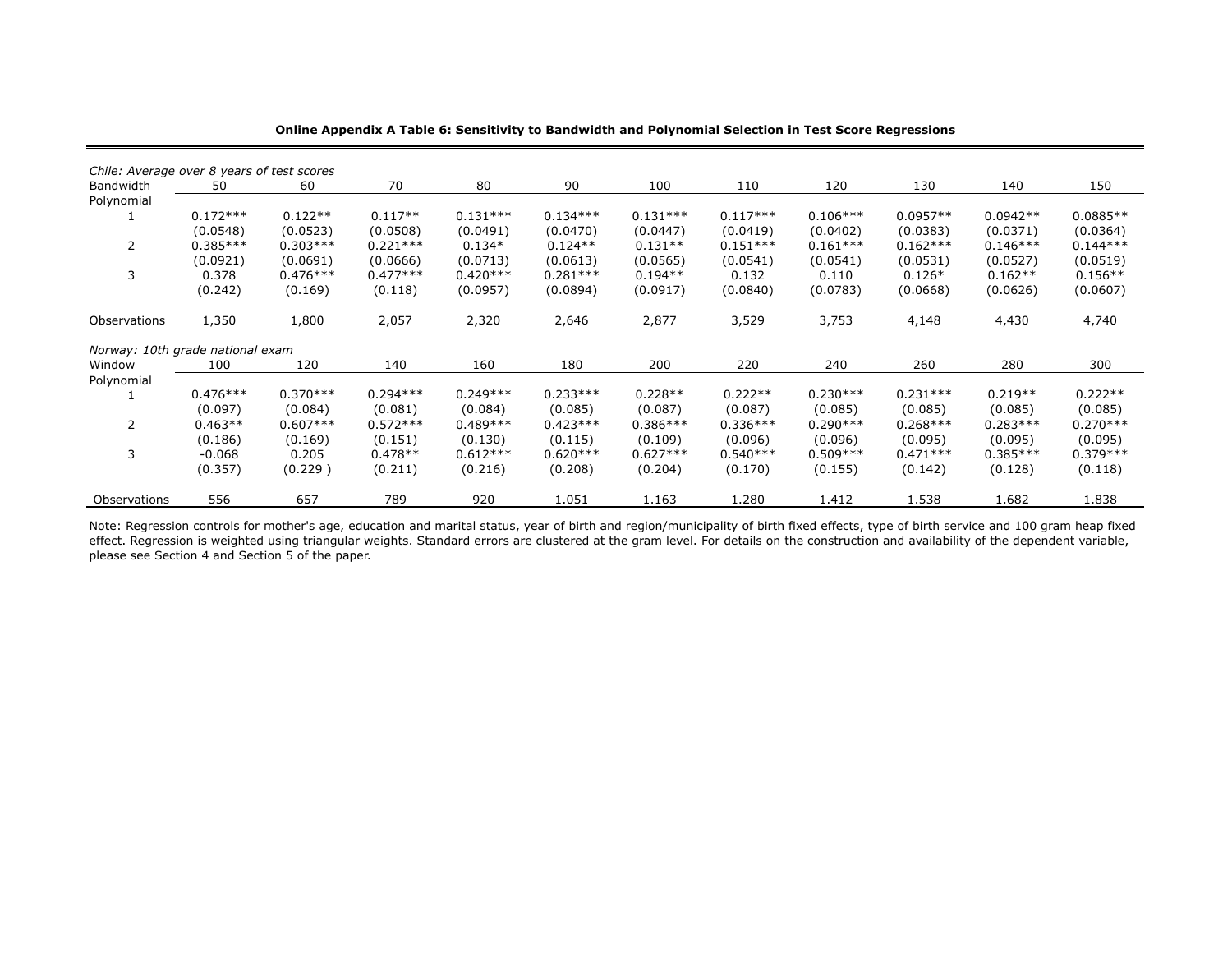| Year | <b>Total Births</b><br>from Official<br>Summary<br><b>Files</b> | Births with<br>valid unique<br>IDs from<br>micro files | Match<br>between<br>summary<br>files and<br>micro data | Infant<br>mortality<br>counts from<br>Summary<br>files | Infant<br>mortality<br>observed in<br>micro data | Match rate<br>between<br>summary<br>files and<br>micro data |
|------|-----------------------------------------------------------------|--------------------------------------------------------|--------------------------------------------------------|--------------------------------------------------------|--------------------------------------------------|-------------------------------------------------------------|
| 1992 | 279098                                                          | 278958                                                 | 0.9990                                                 | 4209                                                   | 3419                                             | 0.812                                                       |
| 1993 | 275916                                                          | 275857                                                 | 0.9998                                                 | 3792                                                   | 3657                                             | 0.964                                                       |
| 1994 | 273766                                                          | 273745                                                 | 0.9999                                                 | 3454                                                   | 3376                                             | 0.977                                                       |
| 1995 | 265932                                                          | 265897                                                 | 0.9999                                                 | 3107                                                   | 3043                                             | 0.979                                                       |
| 1996 | 264793                                                          | 264776                                                 | 0.9999                                                 | 3095                                                   | 3036                                             | 0.981                                                       |
| 1997 | 259959                                                          | 259936                                                 | 0.9999                                                 | 2732                                                   | 2694                                             | 0.986                                                       |
| 1998 | 257105                                                          | 257068                                                 | 0.9999                                                 | 2793                                                   | 2770                                             | 0.992                                                       |
| 1999 | 250674                                                          | 250469                                                 | 0.9992                                                 | 2654                                                   | 2628                                             | 0.99                                                        |
| 2000 | 248893                                                          | 248867                                                 | 0.9999                                                 | 2336                                                   | 2315                                             | 0.991                                                       |
| 2001 | 246116                                                          | 245684                                                 | 0.9982                                                 | 2159                                                   | 2103                                             | 0.974                                                       |
| 2002 | 238981                                                          | 236366                                                 | 0.9891                                                 | 1964                                                   | 1902                                             | 0.968                                                       |
| 2003 | 234486                                                          | 230469                                                 | 0.9829                                                 | 1935                                                   | 1859                                             | 0.961                                                       |
| 2004 | 230352                                                          | 230348                                                 | 1.0000                                                 | 2034                                                   | 2016                                             | 0.991                                                       |
| 2005 | 230831                                                          | 230827                                                 | 1.0000                                                 | 1911                                                   | 1907                                             | 0.998                                                       |
| 2006 | 231383                                                          | 231378                                                 | 1.0000                                                 | 1839                                                   | 1838                                             | 0.999                                                       |
| 2007 | 240569                                                          | 240567                                                 | 1.0000                                                 | 2009                                                   | 2005                                             | 0.998                                                       |
|      |                                                                 |                                                        |                                                        |                                                        |                                                  |                                                             |

# **Online Appendix B Table 1: Validity of Chile Micro Data**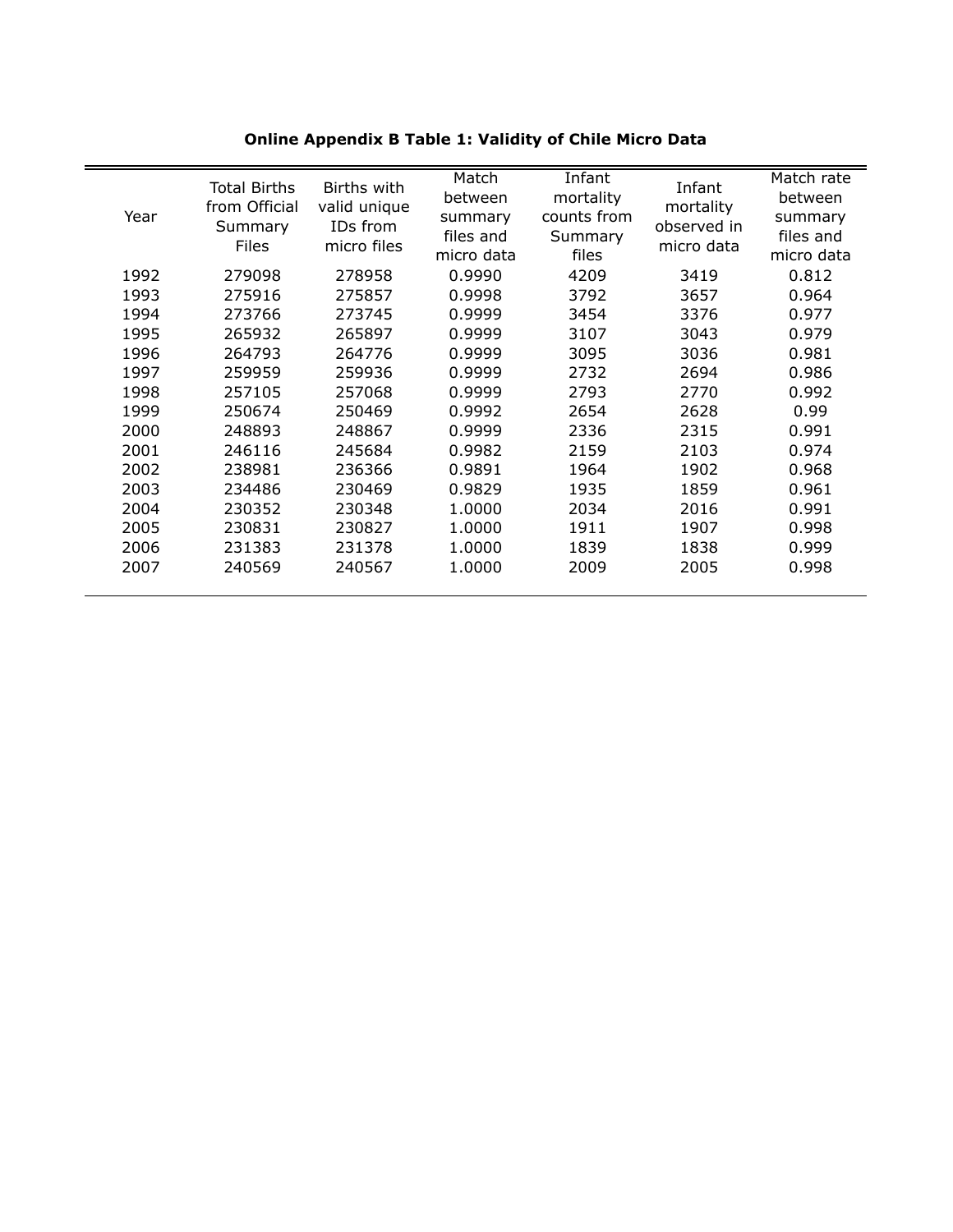| Chile                            | $1400 \le BW \ge 1600$ | All    |
|----------------------------------|------------------------|--------|
| Mother has College Education     | 17.10%                 | 16.80% |
| Mother has High School Education | 55.10%                 | 57.70% |
| Mother has Elementary Education  | 27.30%                 | 25.10% |
| None of the above                | 0.50%                  | 0.40%  |
| Mother is Married                | 48.20%                 | 50.90% |
| Mother is Single                 | 51.80%                 | 49.20% |
| Mother Age at Birth              | 27.5                   | 26.8   |
| Father Age at Birth              | 30.5                   | 29.9   |
| Born in Hospital                 | 98.70%                 | 98.70% |
| Birth Attended by Doctor         | 54.90%                 | 33.90% |
| Birth Attended by midwife        | 44.30%                 | 65.80% |
|                                  |                        |        |
| Norway                           | $1300 \le BW \ge 1700$ | All    |
| Mother has College Education     | 32%                    | 36%    |
| Mother has High School Education | 41%                    | 41%    |
| Mother has Elementary Education  | 23%                    | 20%    |
| None of the above                | 10%                    | 6%     |
|                                  |                        |        |
| Mother is Married                | 57%                    | 63%    |
| Mother is Single                 | 43%                    | 37%    |
| Mother age at Birth              | 27.7                   | 27.5   |
| Father age at Birth              | 30.9                   | 30.9   |
|                                  |                        |        |
| Female child                     | 50%                    | 49%    |
| Born in hospital                 | 99%                    | 99%    |
| Transferred to NICU              | 27%                    | 2%     |

# **Online Appendix B Table 2: Characteristics of Mothers**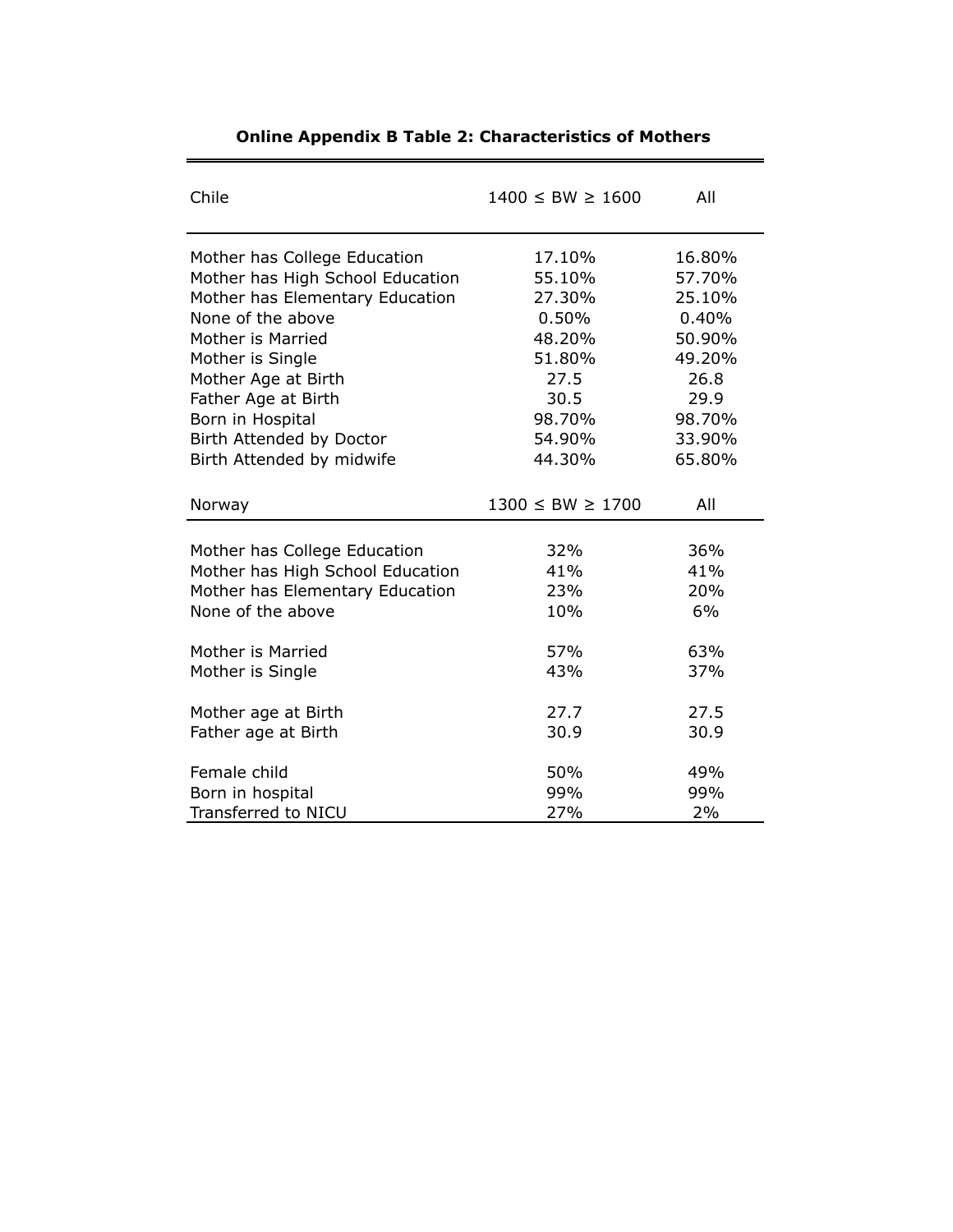|                   |                     | Missing         |                                 | RECH data base                       |            |                                    | SIMCE data base                      |            |
|-------------------|---------------------|-----------------|---------------------------------|--------------------------------------|------------|------------------------------------|--------------------------------------|------------|
| <b>Birth Year</b> | <b>Total Births</b> | because<br>dead | Missing due to<br>other reasons | Number of<br>matched<br>observations | Merge Rate | Missing due<br>to other<br>reasons | Number of<br>matched<br>observations | Merge Rate |
| 1992              | 4396                | 807             | 268                             | 3328                                 | 0.93       | 2050                               | 1541                                 | 0.43       |
| 1993              | 4089                | 716             | 244                             | 3133                                 | 0.93       | 2511                               | 862                                  | 0.26       |
| 1994              | 3782                | 624             | 177                             | 2984                                 | 0.94       | 2917                               | 241                                  | 0.08       |
| 1995              | 3790                | 631             | 190                             | 2971                                 | 0.94       | 1443                               | 1716                                 | 0.54       |
| 1996              | 3886                | 577             | 185                             | 3126                                 | 0.94       | 669                                | 2642                                 | 0.8        |
| 1997              | 3915                | 572             | 161                             | 3188                                 | 0.95       | 690                                | 2653                                 | 0.79       |
| 1998              | 4169                | 579             | 183                             | 3408                                 | 0.95       | 679                                | 2911                                 | 0.81       |
| 1999              | 4183                | 529             | 192                             | 3464                                 | 0.95       | 903                                | 2751                                 | 0.75       |
| 2000              | 4020                | 467             | 184                             | 3371                                 | 0.95       | 1086                               | 2468                                 | 0.69       |
| 2001              | 3895                | 409             | 148                             | 3338                                 | 0.96       | 2683                               | 803                                  | 0.23       |
| 2002              | 3878                | 357             | 199                             | 3322                                 | 0.94       | 3521                               | 0                                    |            |

| Norway | Ever dead | 10th grade | Take exam in Missing but not<br>dead | Observations |
|--------|-----------|------------|--------------------------------------|--------------|
| 1986   | 12%       | 70%        | 18%                                  | 261          |
| 1987   | 8%        | 72%        | 20%                                  | 300          |
| 1988   | 8%        | 71%        | 21%                                  | 295          |
| 1989   | 10%       | 73%        | 17%                                  | 335          |
| 1990   | 8%        | 73%        | 20%                                  | 375          |
| 1991   | 7%        | 76%        | 17%                                  | 382          |
| 1992   | 7%        | 72%        | 21%                                  | 343          |
| 1993   | 4%        | 74%        | 23%                                  | 336          |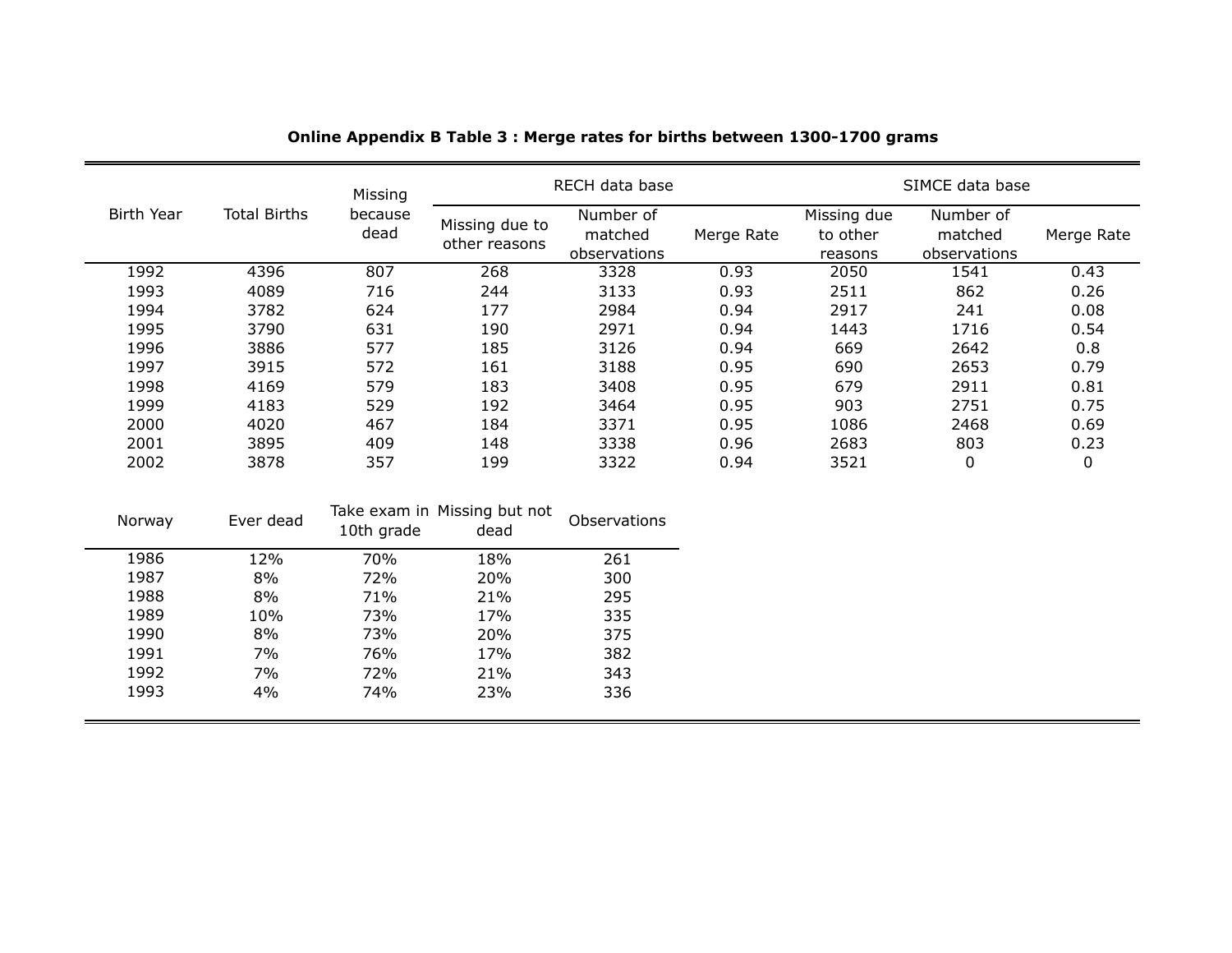| Chile (birth cohorts 1992-2007) |               |                |               |                | Norway (birth cohorts 1980-1993) |                |               |                |
|---------------------------------|---------------|----------------|---------------|----------------|----------------------------------|----------------|---------------|----------------|
|                                 | Cutofff point | Coefficient on | Cutofff point | Coefficient on | Cutofff point                    | Coefficient on | Cutofff point | Coefficient on |
|                                 |               | cutoff         |               | cutoff         |                                  | cutoff         |               | cutoff         |
|                                 | 1100          |                | 2100          | 0.00660        | 1100                             | $-0.027$       | 2100          | $-0.004$       |
|                                 |               |                |               | (0.00455)      |                                  | (0.039)        |               | (0.004)        |
|                                 | 1200          | 0.0636         | 2200          | 0.00567        |                                  |                |               |                |
|                                 |               | (0.0467)       |               | (0.00346)      |                                  |                |               |                |
|                                 | 1300          | 0.000396       | 2300          | 0.00175        | 1300                             | 0.026          | 2300          | 0.004          |
|                                 |               | (0.000465)     |               | (0.00331)      |                                  | (0.025)        |               | (0.004)        |
|                                 | 1400          | 0.0153         | 2400          | $-0.00436**$   |                                  |                |               |                |
|                                 |               | (0.0226)       |               | (0.00212)      |                                  |                |               |                |
|                                 | 1500          | $-0.0449**$    | 2500          | $-0.00180$     | 1500                             | $-0.031**$     | 2500          | 0.001          |
|                                 |               | (0.0181)       |               | (0.00202)      |                                  | (0.013)        |               | (0.002)        |
|                                 | 1600          | $-0.00903$     | 2600          | $-0.00290**$   |                                  |                |               |                |
|                                 |               | (0.00985)      |               | (0.00143)      |                                  |                |               |                |
|                                 | 1700          | 0.00711        | 2700          | $-0.000567$    | 1700                             | $-0.005$       | 2700          | $-0.002$       |
|                                 |               | (0.0138)       |               | (0.000521)     |                                  | (0.010)        |               | (0.002)        |
|                                 | 1800          | $-0.00890$     | 2800          | 0.000114       |                                  |                |               |                |
|                                 |               | (0.0119)       |               | (0.000539)     |                                  |                |               |                |
|                                 | 1900          | 0.00516        | 2900          | $-0.000386$    | 1900                             | $-0.006$       | 2900          | 0              |
|                                 |               | (0.00535)      |               | (0.000986)     |                                  | (0.007)        |               | (0.001)        |
|                                 | 2000          | $-0.00235$     | 3000          | 0.000232       |                                  |                |               |                |
|                                 |               | (0.00615)      |               | (0.000669)     |                                  |                |               |                |

## **Online Appendix B Table 4 - Examining Cutoffs on Infant Mortality between 1100-3000 grams**

Std errors clustered at the gram level for Chile, 10 gram level for Norway

\* significant at 10%; \*\* significant at 5%; \*\*\* significant at 1%

Notes: same notes as Appendix Table 5 apply.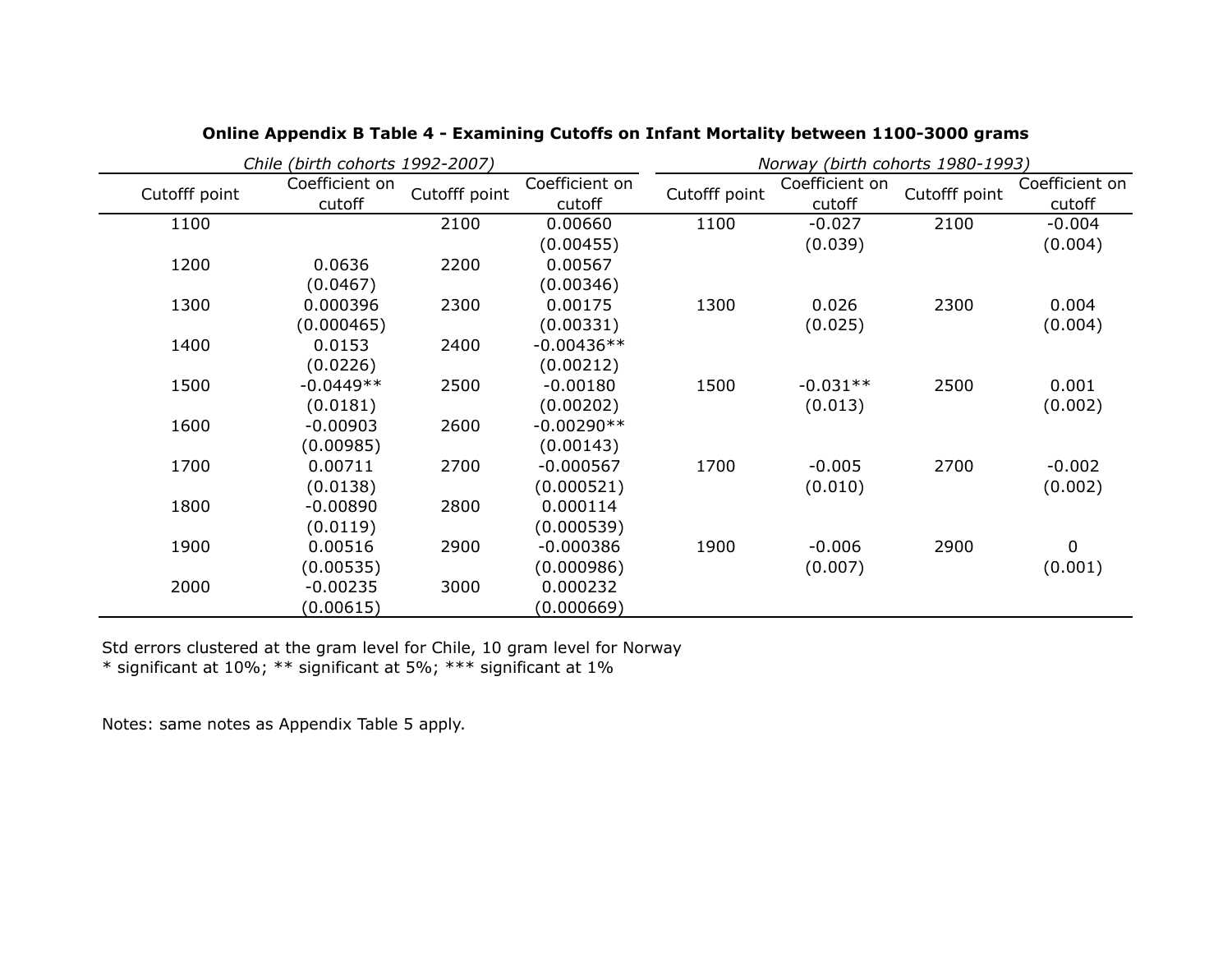| Complete sample: 1992-2007 Chile,<br>qestational age $>=$ 32 weeks                                          |                              | Heaps observed (in grams) |                                                                         |                              | Heaps observed (in grams) - with<br>municipality of birth fixed effects |                           |                                                            | Heaps observed (in grams) - with hospital<br>fixed effects |                           |
|-------------------------------------------------------------------------------------------------------------|------------------------------|---------------------------|-------------------------------------------------------------------------|------------------------------|-------------------------------------------------------------------------|---------------------------|------------------------------------------------------------|------------------------------------------------------------|---------------------------|
| Birth weight ranges from 1200-1800 grams                                                                    | 10                           | 50                        | 100                                                                     | 10                           | 50                                                                      | 100                       | 10                                                         | 50                                                         | 100                       |
| Mother attended high school                                                                                 | 0.00204<br>(0.00475)         | $-0.0171***$<br>(0.00621) | $-0.0188***$<br>(0.00614)                                               | 0.00206<br>(0.00470)         | $-0.0112*$<br>(0.00617)                                                 | $-0.0130**$<br>(0.00555)  | $-0.00242$<br>(0.00816)                                    | $-0.0224**$<br>(0.00907)                                   | $-0.0131$<br>(0.00814)    |
| Mother attended college                                                                                     | $-0.0846***$<br>(0.0119)     | $-0.0531***$<br>(0.0124)  | $-0.0487***$<br>(0.0133)                                                | $-0.0535***$<br>(0.0102)     | $-0.0335***$<br>(0.00915)                                               | $-0.0322***$<br>(0.00809) | $-0.0601***$<br>(0.0133)                                   | $-0.0472***$<br>(0.0130)                                   | $-0.0283**$<br>(0.0119)   |
| Mother's Age                                                                                                | $-0.000498$<br>(0.000362)    | 0.000221<br>(0.000495)    | $-0.000132$<br>(0.000438)                                               | $-0.000230$<br>(0.000340)    | 0.000424<br>(0.000481)                                                  | $-6.73e-05$<br>(0.000421) | $-0.000728$<br>(0.000576)                                  | $-9.79e-05$<br>(0.000858)                                  | $-0.000368$<br>(0.000858) |
| Father's Age                                                                                                | $-0.000100$<br>(0.000202)    | $-0.000308$               | $-0.000163$<br>(0.000161)                                               | $-5.40e-05$                  | $-0.000223$                                                             | $-0.000122$               | $-9.40e-05$                                                | $-0.000101$                                                | 8.66e-05                  |
| Married                                                                                                     | $0.0191***$                  | (0.000202)<br>$0.0176***$ | $0.0153**$                                                              | (0.000193)<br>$0.0146***$    | (0.000192)<br>$0.0173***$                                               | (0.000165)<br>$0.0148**$  | (0.000302)<br>$0.0186**$                                   | (0.000246)<br>0.0114                                       | (0.000176)<br>0.00296     |
| Single Birth                                                                                                | (0.00482)<br>$0.0124**$      | (0.00644)<br>0.00494      | (0.00655)<br>0.00122                                                    | (0.00464)<br>0.00186         | (0.00663)<br>0.000703                                                   | (0.00707)<br>$-0.00129$   | (0.00749)<br>0.00605                                       | (0.0100)<br>6.97e-05                                       | (0.00822)<br>$-0.0148$    |
| Mother Employed                                                                                             | (0.00623)<br>$-0.0202***$    | (0.00941)<br>$-0.0105$    | (0.00623)<br>0.00143                                                    | (0.00582)<br>$-0.0115**$     | (0.00915)<br>$-0.00336$                                                 | (0.00662)<br>0.00643      | (0.00856)<br>$-0.0156*$                                    | (0.0152)<br>0.00781                                        | (0.0126)<br>$0.0142*$     |
| Constant                                                                                                    | (0.00613)<br>1.059***        | (0.00853)<br>$0.489***$   | (0.00630)<br>$0.328***$                                                 | (0.00586)<br>$0.965***$      | (0.00849)<br>$0.420***$                                                 | (0.00648)<br>$0.286***$   | (0.00874)<br>$0.778***$                                    | (0.0115)<br>$0.266***$                                     | (0.00809)<br>$0.168**$    |
| Observations                                                                                                | (0.0180)<br>19,763           | (0.113)<br>19,763         | (0.120)<br>19,763                                                       | (0.0163)<br>19,763           | (0.0946)<br>19,763                                                      | (0.101)<br>19,763         | (0.0354)<br>9,068                                          | (0.0866)<br>9,068                                          | (0.0851)<br>9,068         |
| Complete sample: 1980-1993 Norway,<br>$q$ estational age $>=$ 32 weeks                                      | Heaps observed (in grams)    |                           | Heaps observed (in grams) - with<br>municipality of birth fixed effects |                              |                                                                         |                           | Heaps observed (in grams) - with hospital<br>fixed effects |                                                            |                           |
| Birth weight ranges from 1200-1800 grams                                                                    | 10                           | 50                        | 100                                                                     | 10                           | 50                                                                      | 100                       | 10                                                         | 50                                                         | 100                       |
| Mother attended high school                                                                                 |                              | $-0.006$<br>(0.015)       | $-0.003$<br>(0.012)                                                     |                              | $-0.017$<br>(0.016)                                                     | $-0.010$<br>(0.013)       |                                                            | $-0.008$<br>(0.015)                                        | $-0.006$<br>(0.012)       |
| Mother attended college                                                                                     |                              | 0.006<br>(0.017)          | 0.009<br>(0.013)                                                        |                              | $-0.005$<br>(0.018)                                                     | $-0.002$<br>(0.014)       |                                                            | 0.001<br>(0.017)                                           | 0.004<br>(0.013)          |
| Mother's Age                                                                                                |                              | $-0.001$<br>(0.002)       | 0.001<br>(0.001)                                                        |                              | $-0.001$<br>(0.002)                                                     | $\mathbf 0$<br>(0.001)    |                                                            | $-0.001$<br>(0.002)                                        | 0.001<br>(0.001)          |
| Father's Age                                                                                                |                              | 0.001<br>(0.001)          | $-0.001$<br>(0.001)                                                     |                              | 0.001<br>(0.002)                                                        | $-0.001$<br>(0.001)       |                                                            | 0.001<br>(0.002)                                           | 0<br>(0.001)              |
| Married                                                                                                     |                              | $-0.023$<br>(0.014)       | $-0.024**$<br>(0.011)                                                   |                              | $-0.023$<br>(0.015)                                                     | $-0.021*$<br>(0.012)      |                                                            | $-0.022$<br>(0.014)                                        | $-0.024**$<br>(0.011)     |
| Single Birth                                                                                                | Smallest unit of observation | 0.006<br>(0.014)          | 0.007<br>(0.011)                                                        | Smallest unit of observation | $-0.002$<br>(0.016)                                                     | 0.001<br>(0.013)          | Smallest unit of observation                               | 0.003<br>(0.015)                                           | 0.004<br>(0.012)          |
| Mother Employed                                                                                             |                              | $-0.002$<br>(0.013)       | $-0.002$<br>(0.011)                                                     |                              | 0.006<br>(0.014)                                                        | 0.004<br>(0.011)          |                                                            | 0.001<br>(0.014)                                           | $-0.002$<br>(0.011)       |
| Constant                                                                                                    |                              | $0.247***$<br>(0.041)     | $0.152***$<br>(0.033)                                                   |                              | $0.234***$<br>(0.048)                                                   | $0.133***$<br>(0.037)     |                                                            | $0.218***$<br>(0.045)                                      | $0.144***$<br>(0.035)     |
| Observations                                                                                                |                              | 3.899                     | 3.899                                                                   |                              | 3.899                                                                   | 3.899                     |                                                            | 3.868                                                      | 3.868                     |
| Std errors clustered at the gram level<br>* significant at 10%; ** significant at 5%; *** significant at 1% |                              |                           |                                                                         |                              |                                                                         |                           |                                                            |                                                            |                           |

### **Online Appendix B Table 5 - Heaping and Demographic Characteristics**

Note: Dependent variable is 1 if observation is at a heaped point at the gram level as suggested by column headings. This table assesses the correlations between observed characteristics and whether or not birth weight was rounded to an integer multiple of 10, 50 or 100. Additional covariates include year of birth and region/municipality fixed effects.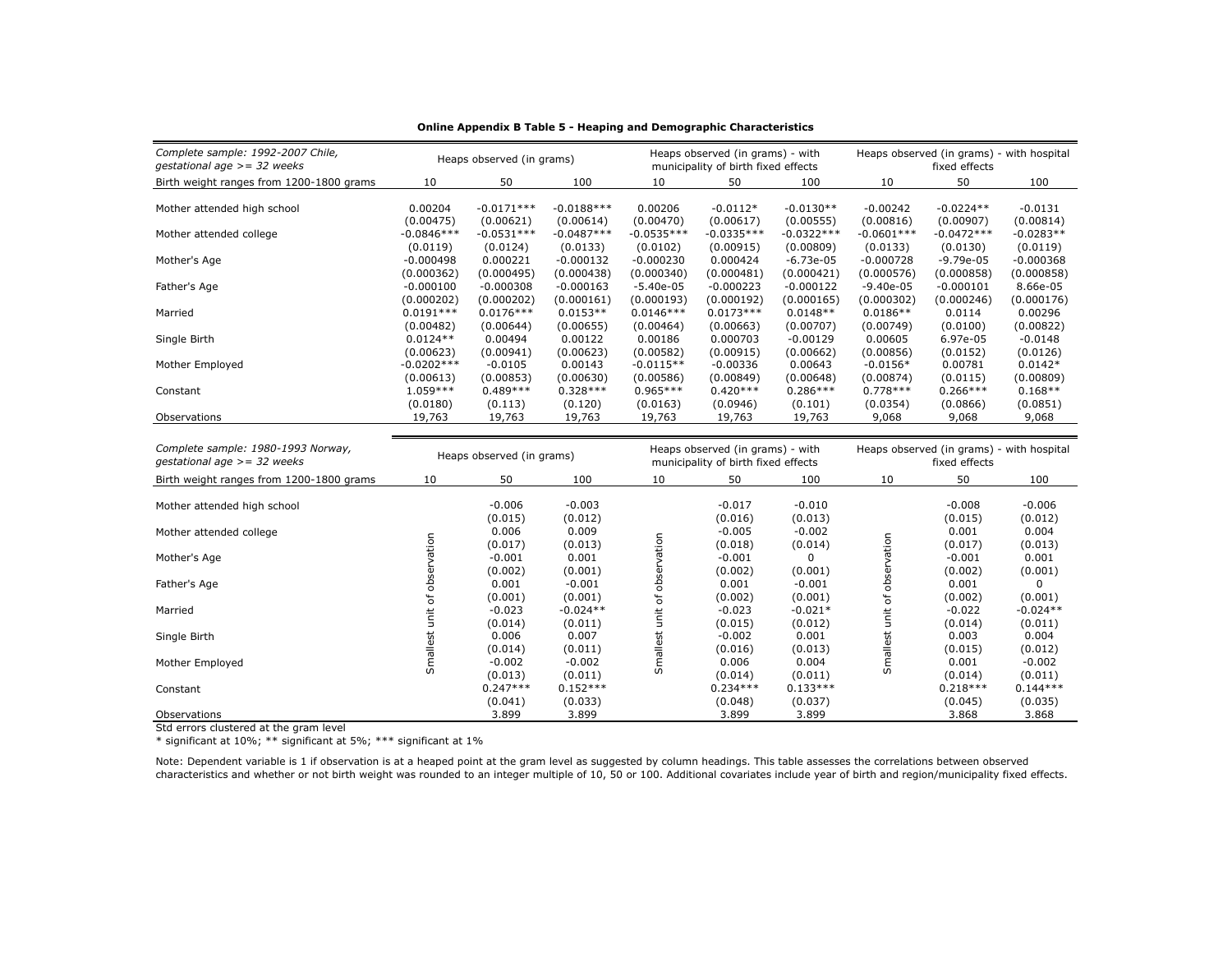| Math scores                |            | Fixed effects for heaps |             |            | Removing points at heaps |             |
|----------------------------|------------|-------------------------|-------------|------------|--------------------------|-------------|
|                            | 10         | 50                      | 100         | 10         | 50                       | 100         |
| Chile (cohorts 1992-2002)  |            |                         |             |            |                          |             |
| Birth Weight<1500          | $0.131***$ | $0.142***$              | $0.152**$   | $0.622**$  | $0.154***$               | $0.153**$   |
|                            | (0.0454)   | (0.0512)                | (0.0583)    | (0.247)    | (0.0556)                 | (0.0591)    |
| <b>Observations</b>        | 2,877      | 2,877                   | 2,877       | 267        | 2,176                    | 2,596       |
| Norway (cohorts 1986-1993) |            |                         |             |            |                          |             |
| Birth Weight<1500          | smallest   | $0.242**$               | $0.228**$   | smallest   | $0.245**$                | $0.220**$   |
|                            | unit       | (0.091)                 | (0.087)     | unit       | (0.094)                  | (0.099)     |
| Observations               | of obs     | 1.163                   | 1.163       | of obs     | 863                      | 996         |
| <b>Infant Mortality</b>    |            | Fixed effects for heaps |             |            | Removing points at heaps |             |
|                            | 10         | 50                      | 100         | 10         | 50                       | 100         |
| Chile (cohorts 1992-2007)  |            |                         |             |            |                          |             |
| Birth Weight<1500          | $-0.0273*$ | $-0.0312**$             | $-0.0449**$ | $-0.0709*$ | $-0.0436**$              | $-0.0425**$ |
|                            | (0.0146)   | (0.0151)                | (0.0181)    | (0.0371)   | (0.0183)                 | (0.0185)    |
| Observations               | 5,129      | 5,129                   | 5,129       | 767        | 3,985                    | 4,662       |
| Norway (cohorts 1980-1993) |            |                         |             |            |                          |             |
| Birth Weight<1500          | smallest   | $-0.023**$              | $-0.031**$  | smallest   | $-0.027**$               | $-0.034**$  |
|                            | unit       | (0.011)                 | (0.013)     | unit       | (0.012)                  | (0.013)     |
| <b>Observations</b>        | of obs     | 2.437                   | 2.437       | of obs     | 1.755                    | 2,050       |

## **Online Appendix B Table 6 - Robustness to Heaping**

Std errors clustered at the gram level

\* significant at 10%; \*\* significant at 5%; \*\*\* significant at 1%

Notes: Standard covariates and regression notes from Table 3 in the paper apply.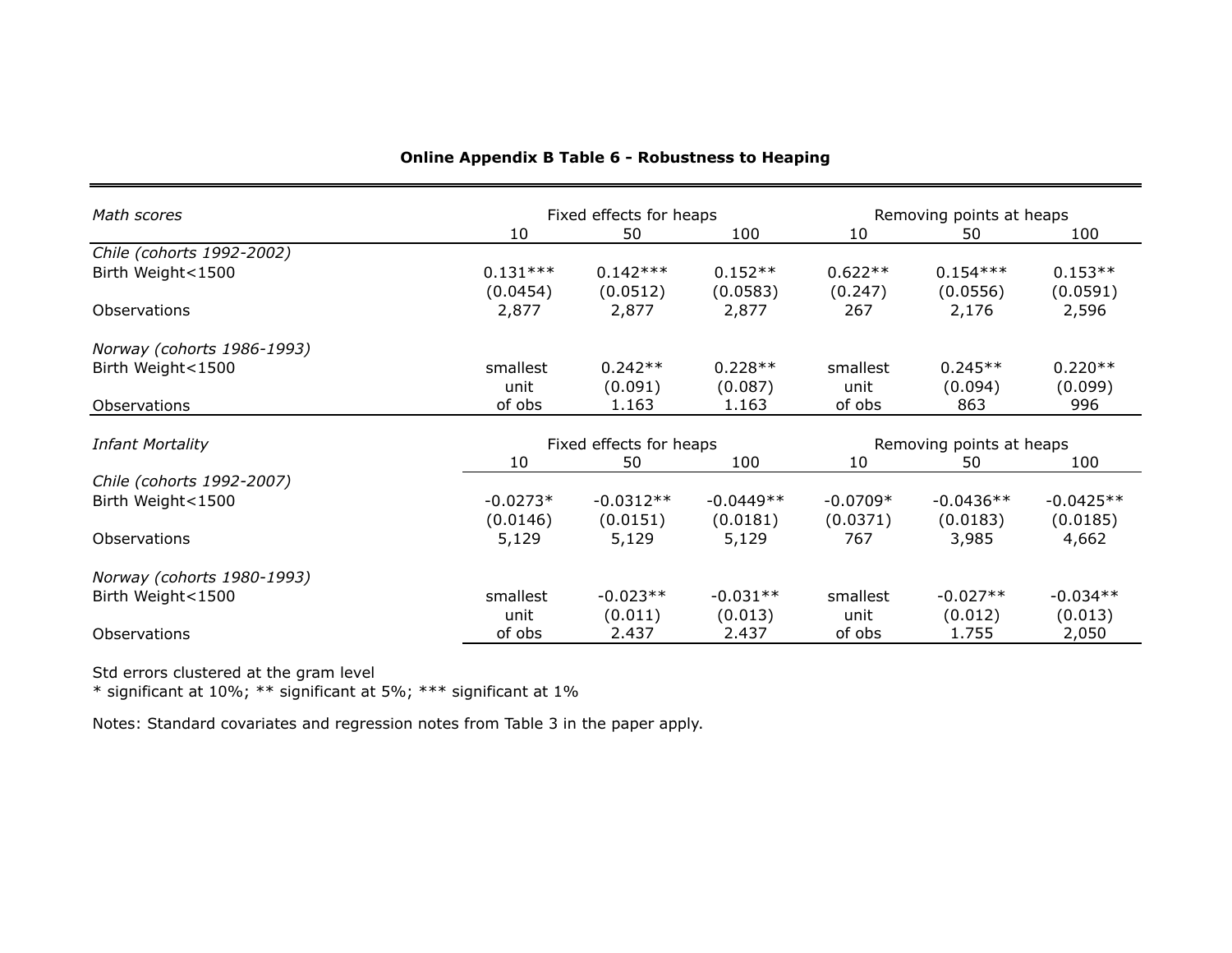#### **Online Appendix B Table 7 - Donut RD Design**

|                           |                                 |             |             |             | Size of donut around 1500 grams |             |             |             |
|---------------------------|---------------------------------|-------------|-------------|-------------|---------------------------------|-------------|-------------|-------------|
| Math scores               | 0                               |             |             |             |                                 |             | 6           |             |
| Chile (cohorts 1992-2002) |                                 |             |             |             |                                 |             |             |             |
| Birth Weight<1500         | $0.153**$                       | $0.153**$   | $0.152**$   | $0.152**$   | $0.148**$                       | $0.148**$   | $0.148**$   | $0.147**$   |
|                           | (0.0591)                        | (0.0591)    | (0.0591)    | (0.0591)    | (0.0590)                        | (0.0607)    | (0.0607)    | (0.0608)    |
| Observations              | 2,596                           | 2,596       | 2,595       | 2,595       | 2,594                           | 2,586       | 2,586       | 2,585       |
|                           | Size of donut around 1500 grams |             |             |             |                                 |             |             |             |
| <b>Infant Mortality</b>   | O                               |             |             |             |                                 |             |             |             |
| Chile (cohorts 1992-2007) |                                 |             |             |             |                                 |             |             |             |
| Birth Weight<1500         | $-0.0425**$                     | $-0.0425**$ | $-0.0430**$ | $-0.0431**$ | $-0.0434**$                     | $-0.0412**$ | $-0.0406**$ | $-0.0383**$ |
|                           | (0.0185)                        | (0.0185)    | (0.0187)    | (0.0187)    | (0.0192)                        | (0.0192)    | (0.0194)    | (0.0191)    |
| Observations              | 4,662                           | 4,662       | 4,653       | 4,650       | 4,634                           | 4,603       | 4,597       | 4,593       |

Std errors clustered at the gram level

\* significant at 10%; \*\* significant at 5%; \*\*\* significant at 1%

Notes: Standard regression notes from Table 3 apply. 0 indicates that we drop points at 1500 grams. Each subsequent column indicates that we drop that gram<br>equivalent on either side of 1500. For example, the column heading

### **Online Appendix B Table 8: Infant Mortality Sensitivity to Window and Polynomial Selection in Test Score Regressions**

| Chile: Infant Mortality (cohorts 1992-2007) |             |            |            |             |             |             |            |            |            |            |            |
|---------------------------------------------|-------------|------------|------------|-------------|-------------|-------------|------------|------------|------------|------------|------------|
| Window                                      | 50          | 60         | 70         | 80          | 90          | 100         | 110        | 120        | 130        | 140        | 150        |
| Polynomial                                  |             |            |            |             |             |             |            |            |            |            |            |
|                                             | $-0.0452$   | $-0.0408*$ | $-0.0392*$ | $-0.0407**$ | $-0.0443**$ | $-0.0449**$ | $-0.0318*$ | $-0.0294*$ | $-0.0280*$ | $-0.0272*$ | $-0.0273*$ |
|                                             | (0.0307)    | (0.0240)   | (0.0212)   | (0.0196)    | (0.0187)    | (0.0181)    | (0.0166)   | (0.0160)   | (0.0153)   | (0.0146)   | (0.0142)   |
| $\overline{2}$                              | $-0.000712$ | $-0.0331$  | $-0.0366$  | $-0.0337$   | $-0.0297$   | $-0.0343$   | $-0.0254$  | $-0.0198$  | $-0.0182$  | $-0.0184$  | $-0.0181$  |
|                                             | (0.0540)    | (0.0498)   | (0.0450)   | (0.0388)    | (0.0332)    | (0.0302)    | (0.0201)   | (0.0164)   | (0.0156)   | (0.0158)   | (0.0160)   |
| 3                                           | $-0.0635$   | 0.0125     | $-0.00877$ | $-0.0262$   | $-0.0359$   | $-0.0266$   | $-0.00814$ | 0.00290    | 0.00982    | 0.00936    | 0.00489    |
|                                             | (0.0711)    | (0.0702)   | (0.0621)   | (0.0593)    | (0.0560)    | (0.0519)    | (0.0349)   | (0.0260)   | (0.0204)   | (0.0179)   | (0.0168)   |
| Observations                                | 2,481       | 3,234      | 3,706      | 4,161       | 4,717       | 5,129       | 6,178      | 6,613      | 7,252      | 7,755      | 8,297      |
|                                             |             |            |            |             |             |             |            |            |            |            |            |
| Norway: Infant Mortality (1980-1993)        |             |            |            |             |             |             |            |            |            |            |            |
| Window                                      | 100         | 120        | 140        | 160         | 180         | 200         | 220        | 240        | 260        | 280        | 300        |
| Polynomial                                  |             |            |            |             |             |             |            |            |            |            |            |
|                                             | $-0.02$     | $-0.024*$  | $-0.024*$  | $-0.028**$  | $-0.029**$  | $-0.031**$  | $-0.029**$ | $-0.025**$ | $-0.021*$  | $-0.021*$  | $-0.02*$   |
|                                             | (0.014)     | (0.013)    | (0.013)    | (0.013)     | (0.013)     | (0.013)     | (0.013)    | (0.012)    | (0.012)    | (0.012)    | (0.012)    |
| $\overline{2}$                              | $-0.001$    | $-0.015$   | $-0.023$   | $-0.02$     | $-0.023$    | $-0.023$    | $-0.031**$ | $-0.037**$ | $-0.041**$ | $-0.037**$ | $-0.033**$ |
|                                             | (0.024)     | (0.021)    | (0.018)    | (0.016)     | (0.015)     | (0.015)     | (0.015)    | $-0.015$   | (0.015)    | (0.015)    | (0.015)    |
| 3                                           | $-0.05$     | $-0.002$   | $-0.005$   | $-0.018$    | $-0.018$    | $-0.018$    | $-0.014$   | $-0.016$   | $-0.019$   | $-0.03*$   | $-0.038**$ |
|                                             | (0.040)     | (0.029)    | (0.027)    | (0.025)     | (0.023)     | (0.022)     | (0.020)    | (0.018)    | (0.017)    | (0.017)    | (0.018)    |
| Observations                                | 1.206       | 1.411      | 1.669      | 1.937       | 2.180       | 2.437       | 2.675      | 2.946      | 3.244      | 3.513      | 3.846      |

Notes: Same notes as Appendix Table 6 apply.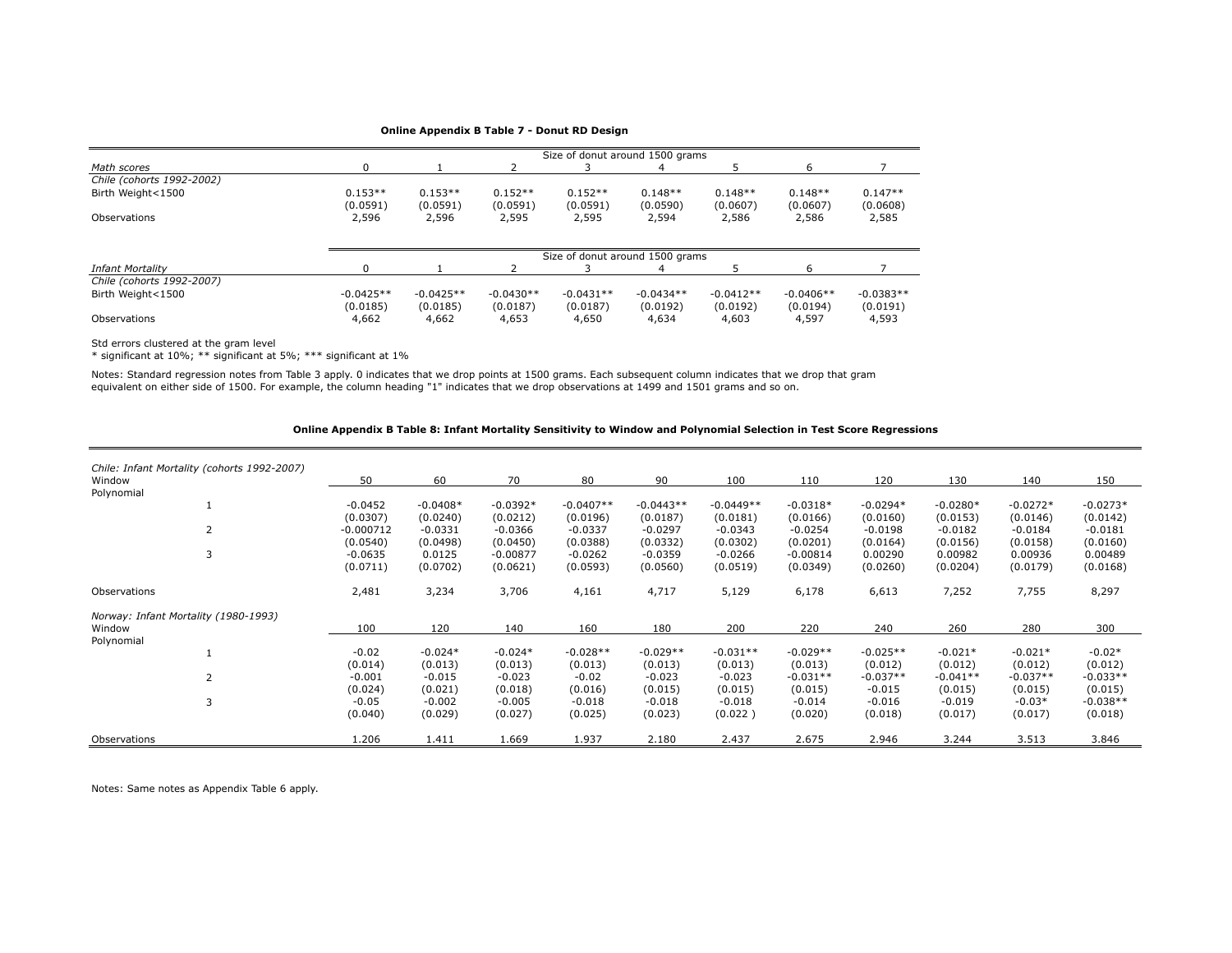|                            |                                                      | <b>Twins Sample</b>                         |                                                       |                                                      | Siblings Sample                             |                                                       |  |
|----------------------------|------------------------------------------------------|---------------------------------------------|-------------------------------------------------------|------------------------------------------------------|---------------------------------------------|-------------------------------------------------------|--|
| Mortality esitmates        | Fixed effects:<br>Gestational<br>Age $<$ 32<br>weeks | OLS:<br>Gestational<br>age $>=$ 32<br>weeks | Fixed Effects:<br>Gestational<br>age $>=$ 32<br>weeks | Fixed effects:<br>Gestational<br>Age $<$ 32<br>weeks | OLS:<br>Gestational<br>age $>=$ 32<br>weeks | Fixed Effects:<br>Gestational<br>age $>=$ 32<br>weeks |  |
| Chile (1992-2007)          |                                                      |                                             |                                                       |                                                      |                                             |                                                       |  |
| Birth Weight<1500          | 0.185<br>(0.120)                                     | $-0.218***$<br>(0.0716)                     | $-0.307*$<br>(0.153)                                  | 0.0934<br>(0.510)                                    | $-0.165***$<br>(0.0530)                     | $-0.162*$<br>(0.0914)                                 |  |
| Mean of dependent variable | 0.114<br>737                                         | 0.0732<br>164                               | 0.0732<br>164                                         | 0.132                                                | 0.0605<br>248                               | 0.0605<br>248                                         |  |
| Observations               |                                                      |                                             |                                                       | 5,154                                                |                                             |                                                       |  |
| Norway (1980-1993)         |                                                      |                                             |                                                       |                                                      |                                             |                                                       |  |
| Birth Weight<1500          | $-0.080$                                             | $-0.053$                                    | $-0.062$                                              | $-0.009$                                             | $-0.071$                                    | $-0.098$                                              |  |
|                            | (0.111)                                              | (0.118)                                     | (0.102)                                               | (0.107)                                              | (0.044)                                     | (0.088)                                               |  |
| Mean of dependent variable | 0.086                                                | 0.042                                       | 0.042                                                 | 0.097                                                | 0.047                                       | 0.074                                                 |  |
| Observations               | 234                                                  | 144                                         | 144                                                   | 269                                                  | 214                                         | 214                                                   |  |

### **Online Appendix B Table 9 - Infant Mortality around 1500 grams with Twins and Sibling Fixed Effects**

Std errors clustered at the gram level

\* significant at 10%; \*\* significant at 5%; \*\*\* significant at 1%

Notes: Standard regression notes on covariates and weighting apply.

| <b>Infant Mortality</b>    |             | $\overline{2}$  | 3                        | $\overline{4}$                       | 5            | 6                                           |                              |
|----------------------------|-------------|-----------------|--------------------------|--------------------------------------|--------------|---------------------------------------------|------------------------------|
| Chile (cohorts 1992-2007)  |             |                 |                          |                                      |              |                                             |                              |
| Birth Weight<1500          | $-0.0402**$ | $-0.0402**$     | $-0.0418***$             | $-0.0421**$                          | $-0.0449**$  | $-0.0512**$                                 | $-0.0572*$                   |
|                            | (0.0169)    | (0.0164)        | (0.0118)                 | (0.0163)                             | (0.0181)     | (0.0198)                                    | (0.0305)                     |
| Observations               | 6,771       | 6,771           | 5,682                    | 5,682                                | 5,129        | 5,129                                       | 1,847                        |
| Covariates included        |             | $1+$ clustering | 2+ triangular<br>weights | $3+100$ gram<br>heap fixed<br>effect | 4+covariates | 5+Municipalit<br>y of birth<br>fixed effect | 6+Hospital<br>fixed effectrs |
| Norway (cohorts 1980-1993) |             |                 |                          |                                      |              |                                             |                              |
| Birth Weight<1500          | $-0.041**$  | $-0.041**$      | $-0.054***$              | $-0.034***$                          | $-0.031**$   | $-0.047***$                                 | $-0.024**$                   |
|                            | (0.017)     | (0.017)         | (0.019)                  | (0.012)                              | (0.013)      | (0.016)                                     | (0.012)                      |
| Observations               | 2.437       | 2.437           | 2.437                    | 2.437                                | 2.437        | 2.437                                       | 2.416                        |
| Covariates included        |             | $1+$ clustering | 2+ triangular<br>weights | $3+100$ gram<br>heap fixed<br>effect | 4+covariates | 5+Municipalit<br>y of birth<br>fixed effect | 6+Hospital<br>fixed effectrs |

### **Online Appendix B Table 10 - Discontinuity at 1500 grams Sequentially adding covariates**

\* significant at 10%; \*\* significant at 5%; \*\*\* significant at 1%

Notes: 100 gram window in Chile, 200 gram window in Norway. Covariates in column 5 are: Year and region/county of birth fixed effects, Mother's age, education and marital status, type of birth service and sex. Hospital IDs only available from 2001-2006 in Chile.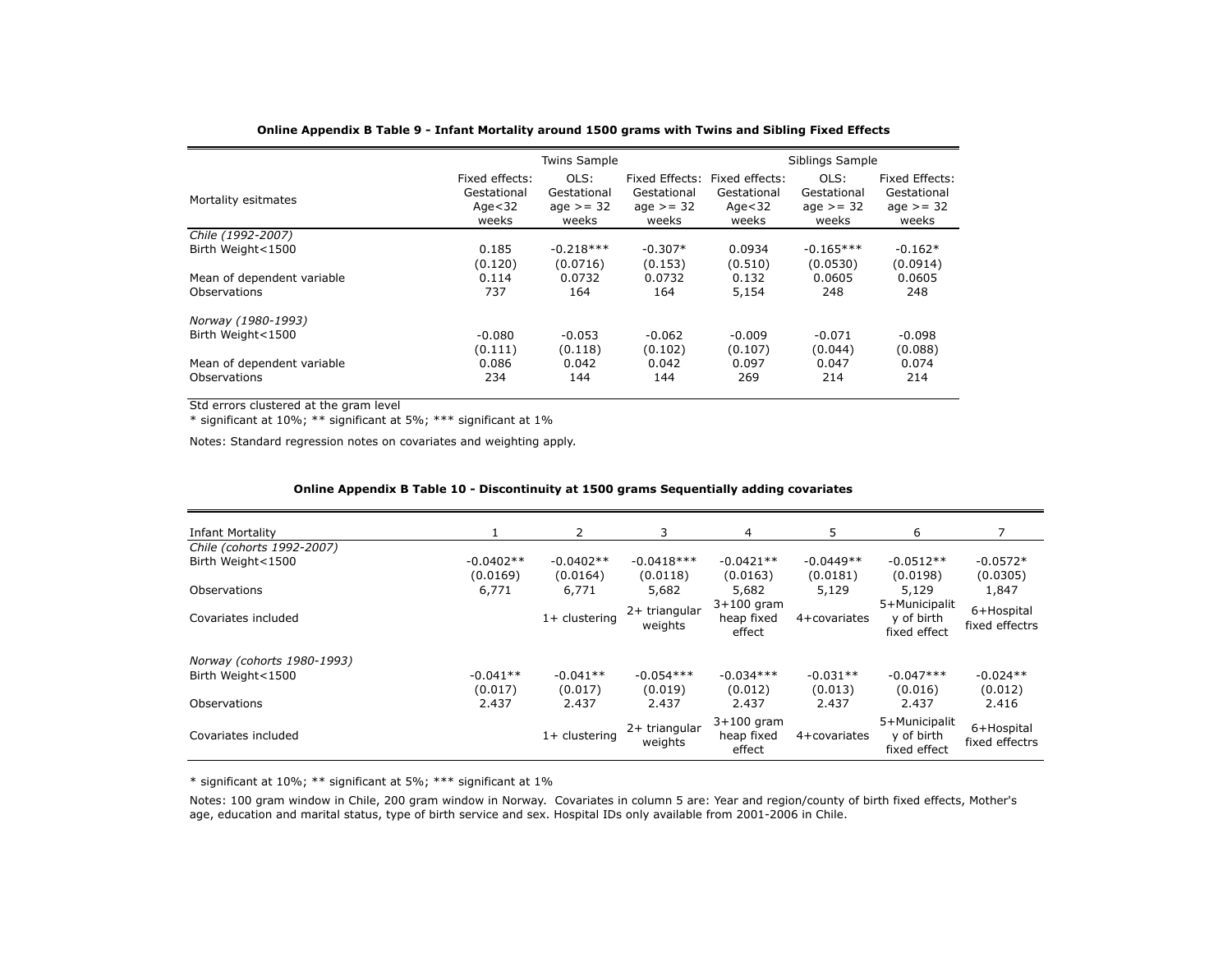| Chile math scores (1992-2002)  | Only 30 and<br>31 weeks | Only $32$ and $33$<br>weeks | Only 33 and 34<br>weeks |
|--------------------------------|-------------------------|-----------------------------|-------------------------|
| Classroom grades               |                         |                             |                         |
| Birth Weight < 1500            | 0.0236<br>(0.095)       | 0.1225<br>(0.083)           | $0.2130**$<br>(0.106)   |
| Mean of dependent variable     | $-0.167$                | $-0.122$                    | $-0.153$                |
| <b>Observations</b>            | 1,646                   | 1,550                       | 1,221                   |
|                                |                         |                             |                         |
| Norway test scores (1986-1993) | Only 30 and<br>31 weeks | Only 32 and 33<br>weeks     | Only 33 and 34<br>weeks |
| Birth Weight < 1500            | $-0.149$                | 0.145                       | $0.393**$               |
|                                | (0.254)                 | (0.194)                     | (0.165)                 |
| Mean of dependent variable     | 0.013                   | $-0.088$                    | $-0.121$                |
| <b>Observations</b>            | 491                     | 459                         | 409                     |

# **Online Appendix B Table 11 - School performance around 1500 grams by different Gestational Ages**

Std errors clustered at the 10 gram level

\* significant at 10%; \*\* significant at 5%; \*\*\* significant at 1%

Notes: Standard regression notes from Table 3 in the paper apply.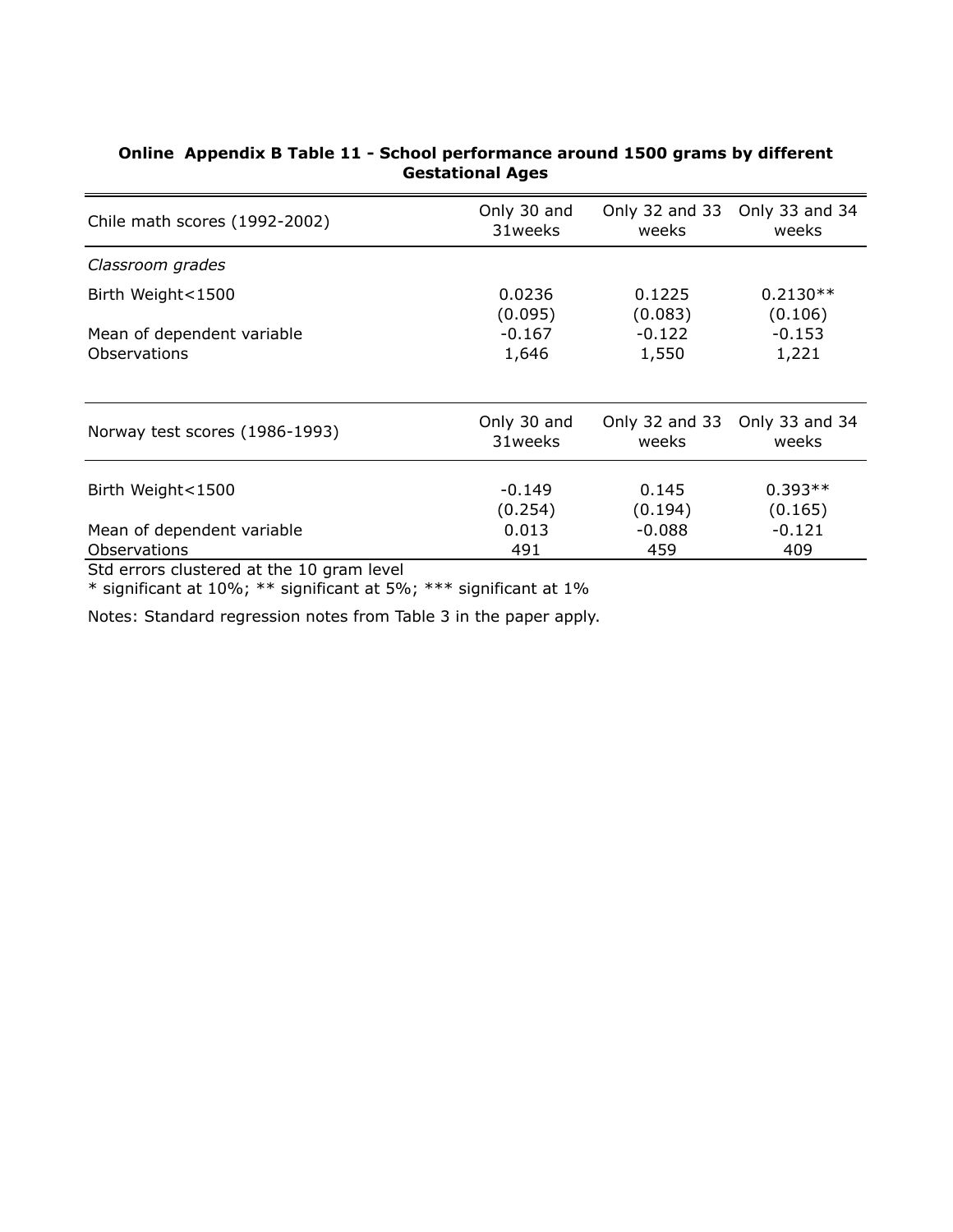| Covariates for sub samples           | Mother's Age | Mother<br>attended<br>college | Mother<br>attended high<br>school | Mother<br>married | <b>Birth Mother</b><br>Emploved | Non twin birth | APGAR1    | Ln(family<br>income) birth |
|--------------------------------------|--------------|-------------------------------|-----------------------------------|-------------------|---------------------------------|----------------|-----------|----------------------------|
| Chile (mortality sample: 1992-2007)  |              |                               |                                   |                   |                                 |                |           |                            |
| Birth Weight<1500                    | $-0.299$     | 0.0425                        | $0.0576*$                         | 0.0157            | 0.0644                          | $-0.00309$     | <b>NA</b> | <b>NA</b>                  |
|                                      | (0.438)      | (0.0421)                      | (0.0306)                          | (0.0239)          | (0.0423)                        | (0.0303)       |           |                            |
| Mean of dependent variable           | 28.06        | 0.190                         | 0.545                             | 0.475             | 0.308                           | 0.807          |           |                            |
| Observations                         | 5,129        | 5,129                         | 5,129                             | 5,129             | 5,125                           | 5,129          |           |                            |
| Norway (mortality sample: 1980-1993) |              |                               |                                   |                   |                                 |                |           |                            |
| Birth Weight<1500                    | $-0.119$     | $-0.039$                      | 0.024                             | $-0.009$          | $-0.042$                        | $-0.003$       | 0.076     | 0.064                      |
|                                      | (0.496)      | (0.031)                       | (0.047)                           | (0.029)           | (0.044)                         | (0.026)        | (0.262)   | (0.064)                    |
| Mean of dependent variable           | 27.08        | 0.292                         | 0.416                             | 0.611             | 0.620                           | 0.776          | 7.20      | 12.04                      |
| Observations                         | 2.468        | 2.468                         | 2.468                             | 2.468             | 2.468                           | 2.468          | 2.405     | 2.416                      |

#### **Online Appendix B Table 12 - Other covariates examined at 1500 grams**

\* significant at 10%; \*\* significant at 5%; \*\*\* significant at 1%

Notes: 100 gram window on either side of 1500 grams used in Chile and 200 gram window on either side of 1500 grams used in Norway. No covariates are included in regressions. Linear slopes on each side of 1500 grams and triangular weights are used. Standard error clustered at the gram level. Chile data uses cohorts 1992-2007 and Norway data uses cohorts 1980-1993.

| Covariates for sub samples   | Mother's Age | Mother<br>attended<br>college | Mother<br>attended high<br>school | Mother<br>married | <b>Birth Mother</b><br>Emploved | Non twin birth | APGAR1    | Ln(family<br>income) birth |
|------------------------------|--------------|-------------------------------|-----------------------------------|-------------------|---------------------------------|----------------|-----------|----------------------------|
| Chile (Hospital days sample) |              |                               |                                   |                   |                                 |                |           |                            |
| Birth Weight<1500            | 1.097        | $-0.0299$                     | 0.120                             | $-0.0169$         | 0.0860                          | $-0.0413$      | <b>NA</b> | <b>NA</b>                  |
|                              | (1.025)      | (0.0492)                      | (0.0845)                          | (0.0952)          | (0.105)                         | (0.0613)       |           |                            |
| Mean of dependent variable   | 27.55        | 0.181                         | 0.565                             | 0.451             | 0.295                           | 0.819          |           |                            |
| Observations                 | 386          | 386                           | 386                               | 386               | 386                             | 386            |           |                            |
| Chile (SIMCE Sample)         |              |                               |                                   |                   |                                 |                |           |                            |
| Birth Weight<1500            | 1.549        | 0.0393                        | 0.0717                            | 0.0372            | 0.0412                          | $-0.0258$      | <b>NA</b> | <b>NA</b>                  |
|                              | (1.101)      | (0.0335)                      | (0.0735)                          | (0.0434)          | (0.0508)                        | (0.0484)       |           |                            |
| Mean of dependent variable   | 27.96        | 0.171                         | 0.565                             | 0.556             | 0.299                           | 0.779          |           |                            |
| Observations                 | 1,463        | 1,463                         | 1,463                             | 1,463             | 1,461                           | 1,463          |           |                            |

\* significant at 10%; \*\* significant at 5%; \*\*\* significant at 1%

Notes: 100 gram window on either side of 1500 grams used in Chile and 200 gram window on either side of 1500 grams used in Norway. No covariates are included in regressions. Linear slopes on each side of 1500 grams and triangular weights are used. Standard error clustered at the gram level. Chile data uses cohorts 1992-2007 and Norway data uses cohorts 1980-1993.

| Covariates from SIMCE 4th grade survey | Income<br>Percentile | Has PC   | Has a Car | Has a Shower | Has a Color<br>TV |
|----------------------------------------|----------------------|----------|-----------|--------------|-------------------|
| Chile (simce schooling sample)         |                      |          |           |              |                   |
| Birth Weight<1500                      | 3.268                | 0.0651   | 0.00958   | 0.0294       | 0.0139            |
|                                        | (4.783)              | (0.0503) | (0.0714)  | (0.0310)     | (0.0342)          |
| Mean of dependent variable             | 49.22                | 0.454    | 0.389     | 0.950        | 0.952             |
| Observations                           | 1,302                | 1,349    | 1,292     | 1,292        | 420               |

\* significant at 10%; \*\* significant at 5%; \*\*\* significant at 1%

Notes: 100 gram window on either side of 1500 grams used. Data from 4th grade SIMCE surveys. Standard errors clustered at the gram level. Income is in percentiles.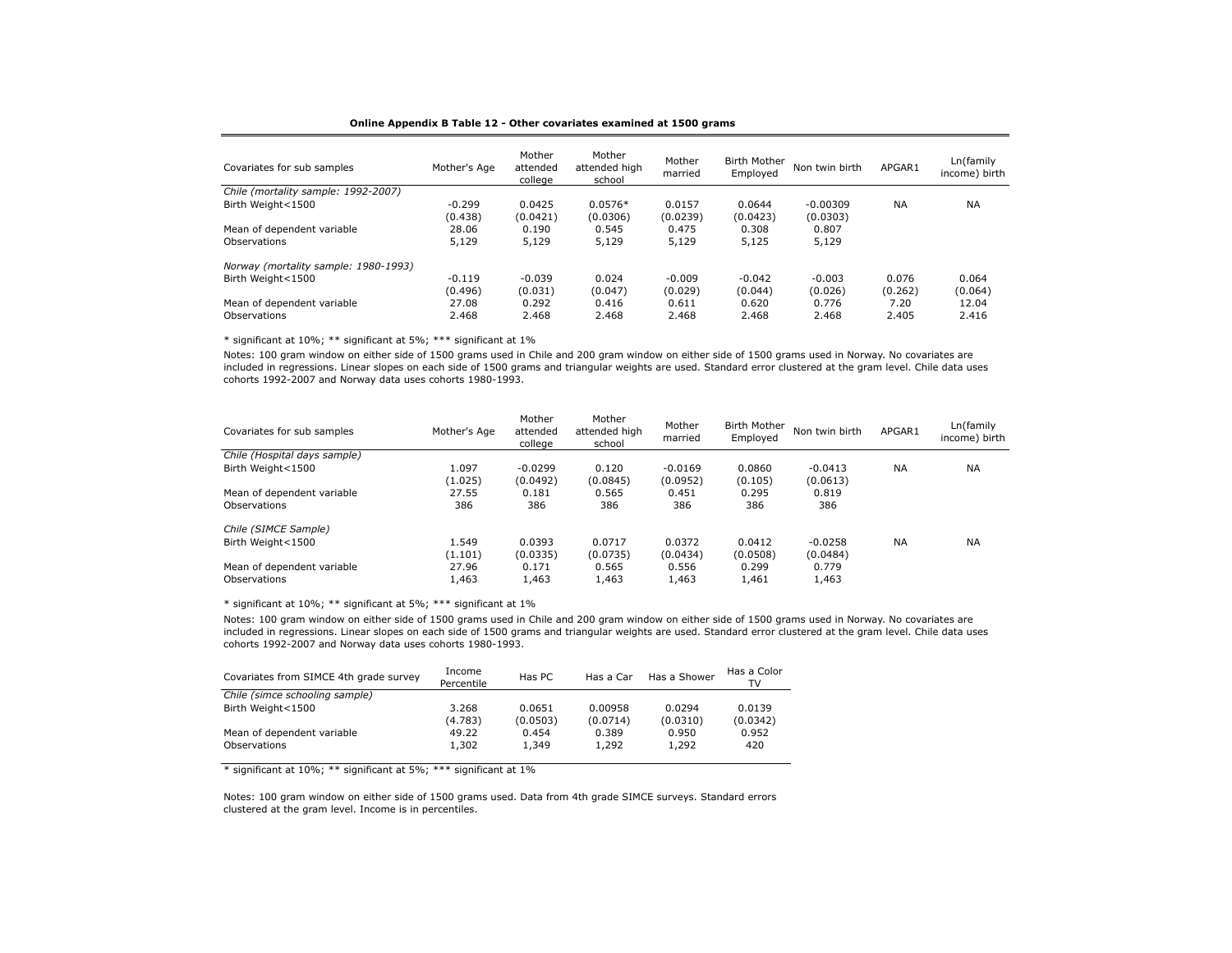|                          | Flexible 10<br>gram heaps | Flexible 50 gram<br>heaps |
|--------------------------|---------------------------|---------------------------|
| Chile - Test scores      |                           |                           |
| Birth weight <1500 grams | $0.153***$                | $0.153***$                |
|                          | (0.0567)                  | (0.0558)                  |
| Observations             | 2,877                     | 2,877                     |
| Norway - Exam            |                           |                           |
| Birth weight <1500 grams | N/A                       | $0.230***$                |
|                          |                           | (0.0847)                  |
| Observations             |                           | 1.163                     |

# **Online Appendix B Table 13 - Flexible Heaps**

\*\*\* p<0.01, \*\* p<0.05, \* p<0.1

Notes: Standard regression notes apply (see Table 3 from paper for example). Additional covariates include linear trends interacted with a dummy for heaping at 10 grams and 50 grams as column headings indicate.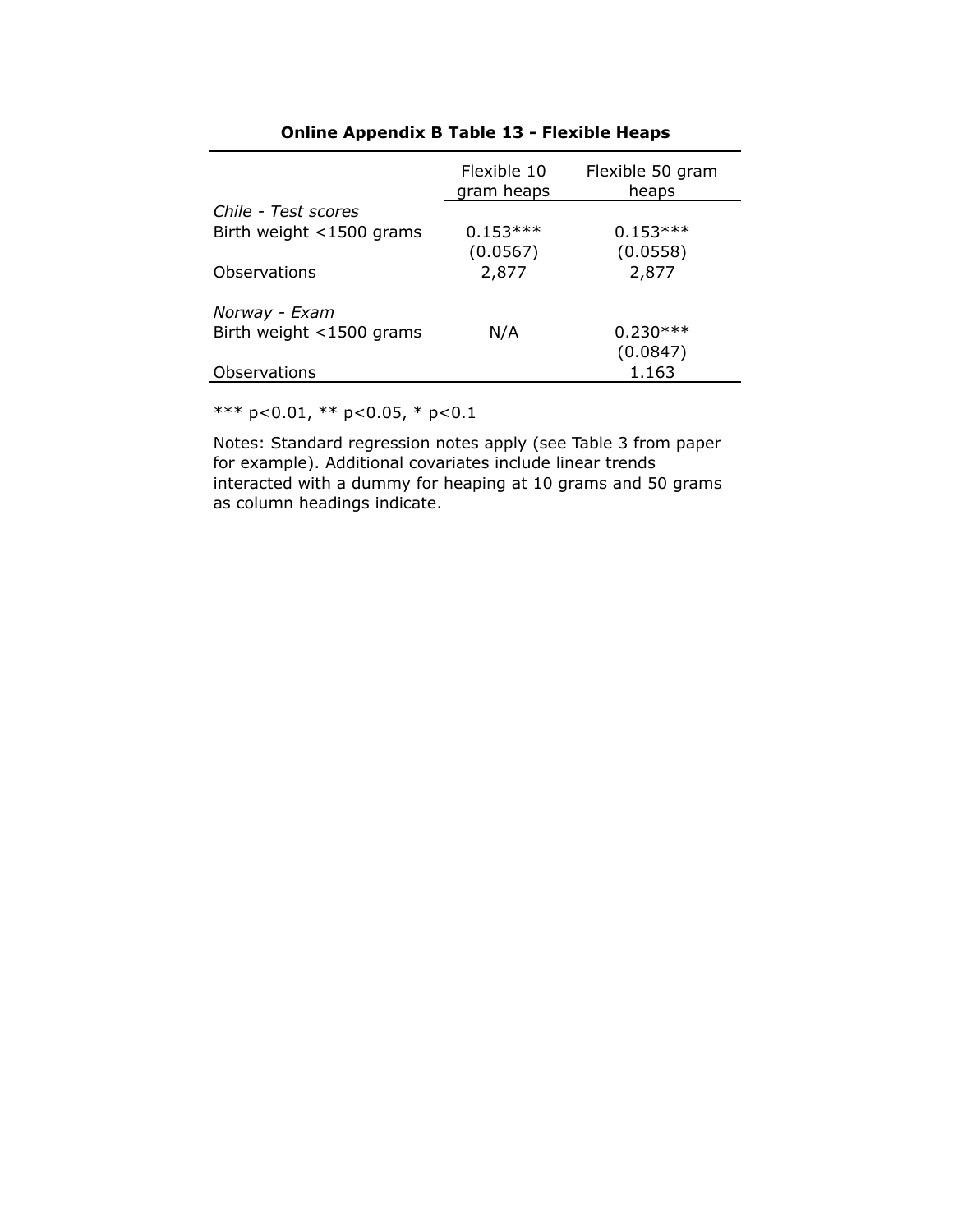|               | Chile Simce Score        |               |                          | Norway: 10th grade national exam |                          |               |                          |  |
|---------------|--------------------------|---------------|--------------------------|----------------------------------|--------------------------|---------------|--------------------------|--|
| Cutofff point | Coefficient on<br>cutoff | Cutofff point | Coefficient on<br>cutoff | Cutofff point                    | Coefficient on<br>cutoff | Cutofff point | Coefficient on<br>cutoff |  |
| 1100          |                          | 2100          | $-0.0400$                | 1100                             | 0.434                    | 2100          | $0.101***$               |  |
|               |                          |               | (0.0354)                 |                                  | (0.447)                  |               | (0.033)                  |  |
| 1200          | $0.375*$                 | 2200          | $-0.0131$                | 1200                             | 0.193                    | 2200          | $-0.101$                 |  |
|               | (0.215)                  |               | (0.0479)                 |                                  | (0.342)                  |               | (0.077)                  |  |
| 1300          | $-0.0558$                | 2300          | 0.00522                  | 1300                             | 0.196                    | 2300          | $0.090*$                 |  |
|               | (0.215)                  |               | (0.0302)                 |                                  | (0.233)                  |               | (0.048)                  |  |
| 1400          | 0.165                    | 2400          | 0.0228                   | 1400                             | 0.058                    | 2400          | 0.061                    |  |
|               | (0.131)                  |               | (0.0264)                 |                                  | (0.156)                  |               | (0.044)                  |  |
| 1500          | 0.135                    | 2500          | 0.0113                   | 1500                             | $0.476***$               | 2500          | 0.032                    |  |
|               | (0.0906)                 |               | (0.0186)                 |                                  | (0.097)                  |               | (0.055)                  |  |
| 1600          | $-0.0685$                | 2600          | 0.0101                   | 1600                             | 0.102                    | 2600          | $-0.135**$               |  |
|               | (0.0955)                 |               | (0.0239)                 |                                  | (0.119)                  |               | (0.048)                  |  |
| 1700          | $-0.0399$                | 2700          | $-0.0212$                | 1700                             | $-0.084$                 | 2700          | $-0.058*$                |  |
|               | (0.116)                  |               | (0.0181)                 |                                  | (0.108)                  |               | (0.032)                  |  |
| 1800          | $-0.0692$                | 2800          | 0.00239                  | 1800                             | 0.011                    | 2800          | $-0.067**$               |  |
|               | (0.0622)                 |               | (0.0152)                 |                                  | (0.158)                  |               | (0.028)                  |  |
| 1900          | 0.0285                   | 2900          | 0.0150                   | 1900                             | 0.107                    | 2900          | 0.034                    |  |
|               | (0.0902)                 |               | (0.0212)                 |                                  | (0.062)                  |               | (0.034)                  |  |
| 2000          | $-0.00482$               | 3000          | 0.00757                  | 2000                             | 0.087                    | 3000          | $0.029**$                |  |
|               | (0.0460)                 |               | (0.0130)                 |                                  | (0.076)                  |               | (0.012)                  |  |

### **Online Appendix B Table 14 - Examining Cutoffs on Test Score between 1100-3000 grams**

Std errors clustered at the gram level for Chile, 10 gram level for Norway

\* significant at 10%; \*\* significant at 5%; \*\*\* significant at 1%

Notes: For Chile: 100 gram window and same details as Appendix Table 5

| Chile Hospital Days - Quantile Regressions at Median | Norway: NICU Admission |               |                |               |                |               |                |
|------------------------------------------------------|------------------------|---------------|----------------|---------------|----------------|---------------|----------------|
| Cutofff point                                        | Coefficient on         | Cutofff point | Coefficient on | Cutofff point | Coefficient on | Cutofff point | Coefficient on |
|                                                      | cutoff                 |               | cutoff         | cutoff        |                | cutoff        |                |
| 1100                                                 | $-4.858***$            | 1100          |                | 1100          | 0.137          | 2100          | $-0.021*$      |
|                                                      | (0)                    |               |                |               | (0.138)        |               | (0.011)        |
| 1200                                                 | $-2.026$               | 1200          |                | 1200          | 0.065          | 2200          | 0.009          |
|                                                      | (9.605)                |               |                |               | (0.062)        |               | (0.014)        |
| 1300                                                 | 2.895                  | 1300          |                | 1300          | $-0.069$       | 2300          | $0.018**$      |
|                                                      | (6.723)                |               |                |               | (0.043)        |               | (0.008)        |
| 1400                                                 | $-2.078$               | 1400          |                | 1400          | $-0.077$       | 2400          | $-0.004$       |
|                                                      | (2.429)                |               |                |               | (0.046)        |               | (0.006)        |
| 1500                                                 | $3.976**$              | 1500          |                | 1500          | $0.142**$      | 2500          | $0.011**$      |
|                                                      | (1.600)                |               |                |               | (0.056)        |               | (0.005)        |
| 1600                                                 | $-0.513$               | 1600          |                | 1600          | 0.006          | 2600          | 0.005          |
|                                                      | (1.444)                |               |                |               | (0.043)        |               | (0.005)        |
| 1700                                                 | 0.736                  | 1700          |                | 1700          | $-0.008$       | 2700          | $-0.002$       |
|                                                      | (1.047)                |               |                |               | (0.021)        |               | (0.005)        |
| 1800                                                 | $-0.244$               | 1800          |                | 1800          | $-0.006$       | 2800          | 0.006          |
|                                                      | (1.010)                |               |                |               | (0.031)        |               | (0.004)        |
| 1900                                                 | $-0.0453$              | 1900          |                | 1900          | 0.007          | 2900          | 0.000          |
|                                                      | (0.815)                |               |                |               | (0.022)        |               | (0.003)        |
| 2000                                                 | $-0.539$               | 2000          |                | 2000          | $-0.035**$     | 3000          | $-0.001$       |
|                                                      | (0.861)                |               |                |               | (0.017)        |               | (0.001)        |

Std errors clustered at the gram level for Chile, 10 gram level for Norway

\* significant at 10%; \*\* significant at 5%; \*\*\* significant at 1%

Notes: For Chile: 100 gram window and same details as Appendix Table 5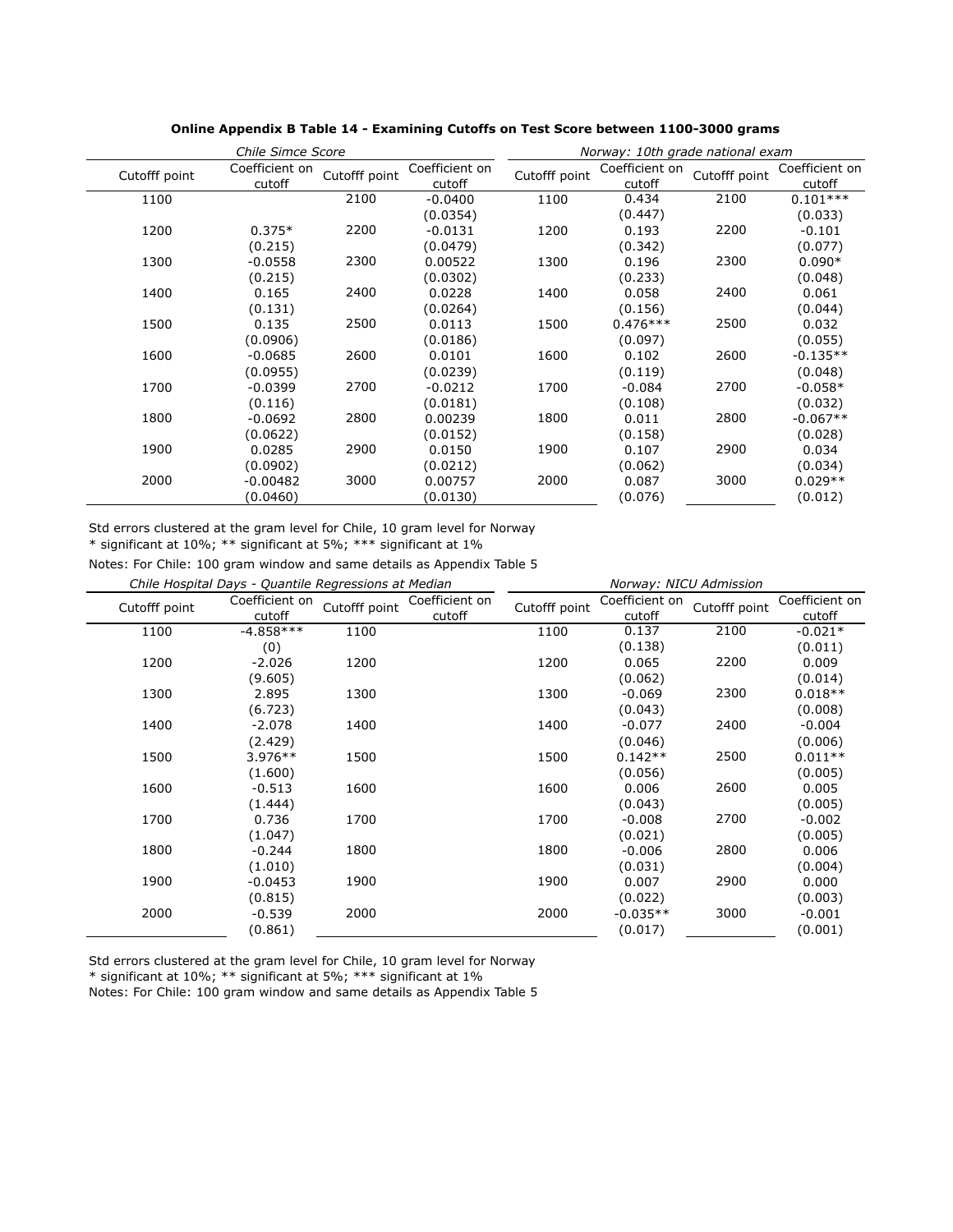| Window             | 30          | 40          | 50          | 60          | 70          | 80          | 90          | 100         | 110         | 120         |
|--------------------|-------------|-------------|-------------|-------------|-------------|-------------|-------------|-------------|-------------|-------------|
|                    |             |             |             |             |             |             |             |             |             |             |
| Birth weight <1500 | $0.286***$  | $0.240***$  | $0.172***$  | $0.122**$   | $0.117**$   | $0.131***$  | $0.134***$  | $0.131***$  | $0.117***$  | $0.106***$  |
|                    | (0.0687)    | (0.0447)    | (0.0548)    | (0.0523)    | (0.0508)    | (0.0491)    | (0.0470)    | (0.0447)    | (0.0419)    | (0.0402)    |
| Constant           | $-0.381***$ | $-0.357***$ | $-0.319***$ | $-0.307***$ | $-0.274***$ | $-0.289***$ | $-0.310***$ | $-0.319***$ | $-0.307***$ | $-0.298***$ |
|                    | (0.0920)    | (0.0950)    | (0.0967)    | (0.0901)    | (0.0887)    | (0.0902)    | (0.0930)    | (0.0960)    | (0.0969)    | (0.0997)    |
| Observations       | 804         | 1,076       | 1,350       | 1,800       | 2,057       | 2,320       | 2,646       | 2,877       | 3,529       | 3,753       |
| R-squared          | 0.075       | 0.064       | 0.054       | 0.047       | 0.041       | 0.038       | 0.035       | 0.034       | 0.031       | 0.030       |
|                    |             |             |             |             |             |             |             |             |             |             |
|                    | 110         | 120         | 130         | 140         | 150         | 160         | 170         | 180         | 190         | 200         |
|                    |             |             |             |             |             |             |             |             |             |             |
| Birth weight <1500 | $0.117***$  | $0.106***$  | $0.0957**$  | $0.0942**$  | $0.0885**$  | $0.0833**$  | $0.0783**$  | $0.0733**$  | $0.0693**$  | $0.0646*$   |
|                    | (0.0419)    | (0.0402)    | (0.0383)    | (0.0371)    | (0.0364)    | (0.0360)    | (0.0356)    | (0.0351)    | (0.0345)    | (0.0339)    |
| Constant           | $-0.307***$ | $-0.298***$ | $-0.286***$ | $-0.277***$ | $-0.266**$  | $-0.264**$  | $-0.261**$  | $-0.258**$  | $-0.263**$  | $-0.263**$  |
|                    | (0.0969)    | (0.0997)    | (0.102)     | (0.103)     | (0.105)     | (0.105)     | (0.104)     | (0.103)     | (0.102)     | (0.102)     |
| Observations       | 3,529       | 3,753       | 4,148       | 4,430       | 4,740       | 5,202       | 5,499       | 5,781       | 6,111       | 6,386       |
| R-squared          | 0.031       | 0.030       | 0.029       | 0.028       | 0.027       | 0.026       | 0.025       | 0.025       | 0.024       | 0.024       |
|                    |             |             |             |             |             |             |             |             |             |             |
|                    | 210         | 220         | 230         | 240         | 250         | 260         | 270         | 280         | 290         | 300         |
|                    |             |             |             |             |             |             |             |             |             |             |
| Birth weight <1500 | $0.0615*$   | $0.0597*$   | $0.0587*$   | $0.0573*$   | $0.0572*$   | $0.0561*$   | $0.0561*$   | $0.0563*$   | $0.0569*$   | $0.0578*$   |
|                    | (0.0331)    | (0.0326)    | (0.0321)    | (0.0317)    | (0.0314)    | (0.0311)    | (0.0308)    | (0.0305)    | (0.0303)    | (0.0300)    |
| Constant           | $-0.262***$ | $-0.265***$ | $-0.267***$ | $-0.269***$ | $-0.269***$ | $-0.272***$ | $-0.274***$ | $-0.273***$ | $-0.273***$ | $-0.272***$ |
|                    | (0.100)     | (0.0995)    | (0.0985)    | (0.0975)    | (0.0965)    | (0.0952)    | (0.0941)    | (0.0930)    | (0.0920)    | (0.0911)    |
| Observations       | 7,115       | 7,382       | 7,796       | 8,120       | 8,461       | 9,071       | 9,448       | 9,791       | 10,217      | 10,499      |
| R-squared          | 0.023       | 0.023       | 0.022       | 0.022       | 0.022       | 0.022       | 0.022       | 0.022       | 0.021       | 0.021       |
|                    |             |             |             |             |             |             |             |             |             |             |
|                    | 310         | 320         | 330         | 340         | 350         | 360         | 370         | 380         | 390         | 400         |
| Birth weight <1500 | $0.0587**$  | $0.0585**$  | $0.0586**$  | $0.0595**$  | $0.0606**$  | $0.0613**$  | $0.0621**$  | $0.0629**$  | $0.0631**$  | $0.0629**$  |
|                    |             |             |             |             |             |             |             |             |             |             |
|                    | (0.0297)    | (0.0294)    | (0.0292)    | (0.0290)    | (0.0288)    | (0.0286)    | (0.0284)    | (0.0282)    | (0.0281)    | (0.0279)    |
| Constant           | $-0.270***$ | $-0.268***$ | $-0.267***$ | $-0.267***$ | $-0.266***$ | $-0.266***$ | $-0.265***$ | $-0.264***$ | $-0.262***$ | $-0.259***$ |
|                    | (0.0899)    | (0.0888)    | (0.0876)    | (0.0865)    | (0.0855)    | (0.0843)    | (0.0831)    | (0.0820)    | (0.0810)    | (0.0799)    |
| Observations       | 11,410      | 11,764      | 12,241      | 12,627      | 13,067      | 13,819      | 14,256      | 14,663      | 15,182      | 15,541      |
| R-squared          | 0.021       | 0.021       | 0.021       | 0.021       | 0.021       | 0.021       | 0.021       | 0.021       | 0.021       | 0.021       |
|                    | 410         | 420         | 430         | 440         | 450         | 460         | 470         | 480         | 490         | 500         |
|                    |             |             |             |             |             |             |             |             |             |             |
| Birth weight <1500 | $0.0627**$  | $0.0629**$  | $0.0632**$  | $0.0632**$  | $0.0630**$  | $0.0627**$  | $0.0625**$  | $0.0621**$  | $0.0618**$  | $0.0614**$  |
|                    | (0.0277)    | (0.0275)    | (0.0274)    | (0.0272)    | (0.0271)    | (0.0269)    | (0.0267)    | (0.0266)    | (0.0265)    | (0.0264)    |
| Constant           | $-0.257***$ | $-0.256***$ | $-0.254***$ | $-0.253***$ | $-0.251***$ | $-0.250***$ | $-0.249***$ | $-0.247***$ | $-0.246***$ | $-0.244***$ |
|                    | (0.0788)    | (0.0776)    | (0.0765)    | (0.0754)    | (0.0743)    | (0.0732)    | (0.0721)    | (0.0711)    | (0.0700)    | (0.0690)    |
| Observations       | 16,650      | 17,065      | 17,627      | 18,089      | 18,654      | 19,646      | 20,197      | 20,743      | 21,495      | 21,964      |
|                    |             |             |             |             |             |             |             |             |             | 0.021       |
| R-squared          | 0.021       | 0.021       | 0.021       | 0.021       | 0.021       | 0.021       | 0.021       | 0.021       | 0.021       |             |

**Online Appendix B Table 15: Examining math scores discontinuity at windows ranging from 30-500 grams on either side of 1500 grams**

Notes: Regressions use same specifications as those used in Table 3 of the paper. Observations with gestational age >=32 weeks in the sample. Triangular weights for each window lenth used. Results for Chile.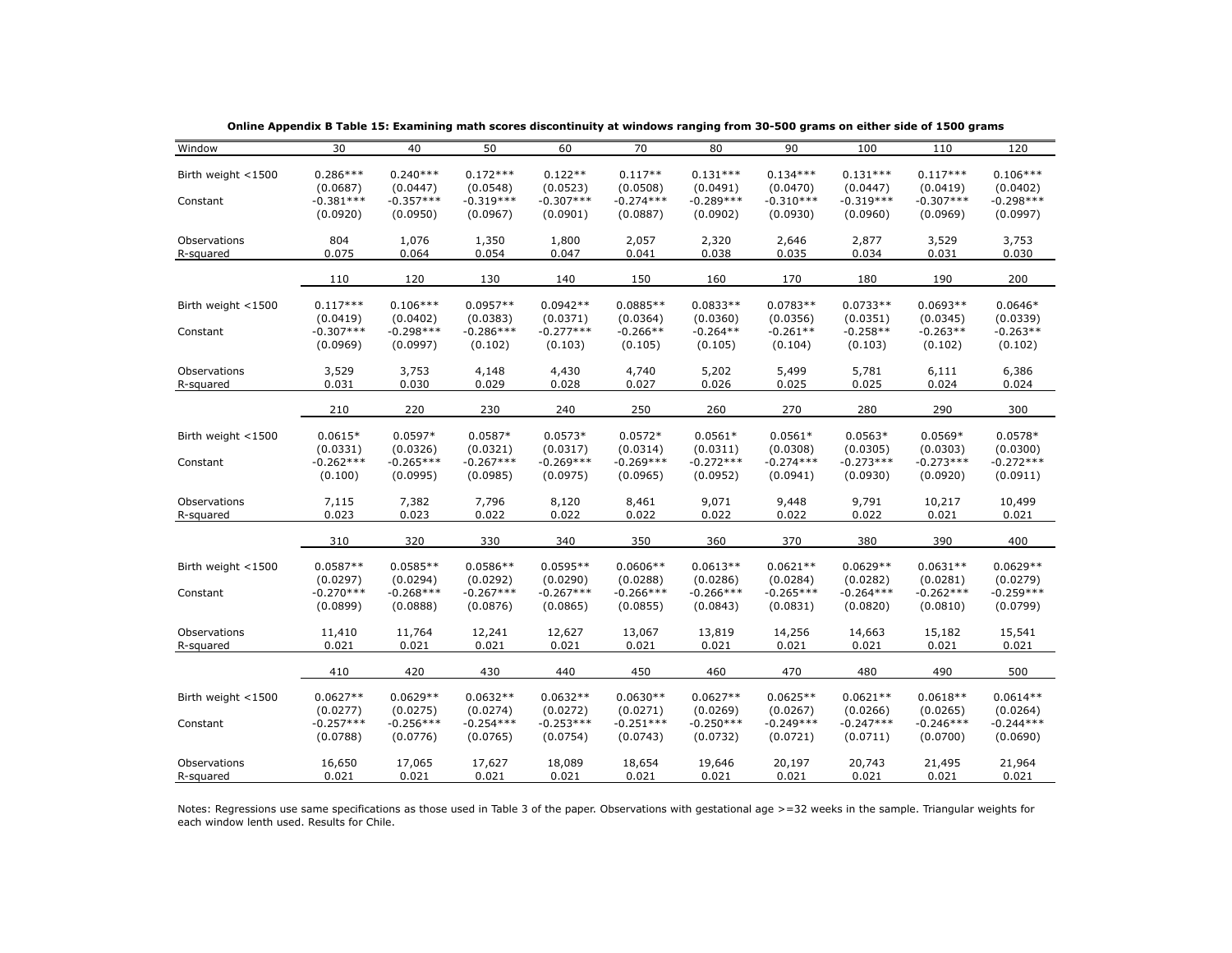| Chile: Birth cohorts 1992-2002                     | All gestational<br>ages | $>=$ 32 weeks | Gestational age Gestational age<br>< 32 weeks |  |
|----------------------------------------------------|-------------------------|---------------|-----------------------------------------------|--|
| Infant Mortality (death within 1 year of birth)    |                         |               |                                               |  |
| Birth Weight<1500                                  | $-0.0333*$              | $-0.0448*$    | $-0.0190$                                     |  |
|                                                    | (0.0173)                | (0.0251)      | (0.0276)                                      |  |
| Mean of dependent variable                         | 0.133                   | 0.122         | 0.147                                         |  |
| Observations                                       | 6,160                   | 3,460         | 2,700                                         |  |
| Neonatal Mortality (death within 28 days of birth) |                         |               |                                               |  |
| Birth Weight<1500                                  | $-0.0266$               | $-0.0362$     | $-0.0130$                                     |  |
|                                                    | (0.0162)                | (0.0265)      | (0.0228)                                      |  |
| Mean of dependent variable                         | 0.101                   | 0.0948        | 0.109                                         |  |
| Observations                                       | 6,160                   | 3,460         | 2,700                                         |  |
| 24 hour Mortality (death within 24 hrs of birth)   |                         |               |                                               |  |
| Birth Weight<1500                                  | $-0.0234**$             | $-0.0307**$   | $-0.0147$                                     |  |
|                                                    | (0.00971)               | (0.0136)      | (0.0140)                                      |  |
| Mean of dependent variable                         | 0.0372                  | 0.0434        | 0.0293                                        |  |
| <b>Observations</b>                                | 6,160                   | 3,460         | 2,700                                         |  |

## **Online Appendix B Table 16 - Mortality around 1500 grams by Gestational Age for Schooling Sample**

\* significant at 10%; \*\* significant at 5%; \*\*\* significant at 1%

Note: Window of 100 grams on either side of 1500 grams used for Chile and window of 200 grams on either side of 1500 grams used for Norway. Regression controls for mother's age, education and marital status, year of birth and region/municipality of birth fixed effects, type of birth service and 100 gram heap fixed effect. Linear slopes on either side of 1500 grams are included and regression is weighted using triangular weights. Standard errors are clustered at the gram level. For details on the construction and availability of the dependent variable, please see Section 4 and Section 5 of the paper.